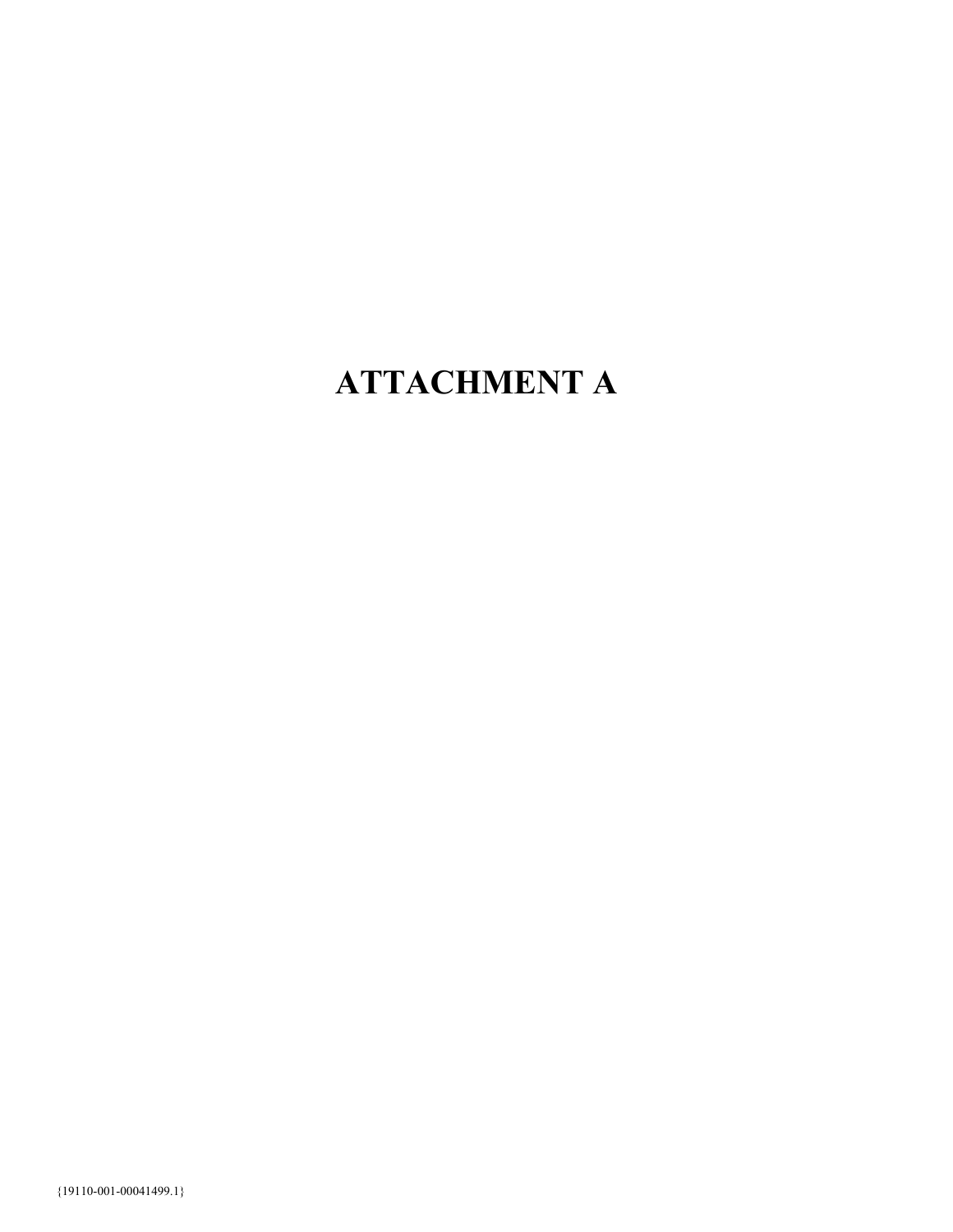## **FOIA Request for Public Records Michigan Freedom of Information Act, Public Act 442 of 1976, MCL 15.231, et seq.**

| <b>Request No.:</b><br><b>Electronic Method</b>                                                                                                                                              | Date Received:           |                     | Check if received via: $\bullet$ Email $\bullet$ Fax<br>$\bullet$ Other     |  |
|----------------------------------------------------------------------------------------------------------------------------------------------------------------------------------------------|--------------------------|---------------------|-----------------------------------------------------------------------------|--|
| (Please Print or Type)                                                                                                                                                                       |                          |                     | Date delivered to junk/spam folder:<br>Date discovered in junk/spam folder: |  |
| Name                                                                                                                                                                                         |                          |                     | Phone                                                                       |  |
| Firm/Organization                                                                                                                                                                            |                          |                     | Fax                                                                         |  |
| Street                                                                                                                                                                                       |                          |                     | Email                                                                       |  |
| City/Township                                                                                                                                                                                |                          | State               | Zip                                                                         |  |
| <b>Request for:</b><br>$\triangle$ Copy<br>issued on regular basis                                                                                                                           | $\bullet$ Certified copy | ◆ Record inspection | • Subscription to record                                                    |  |
| <b>Delivery Method:</b> $\bullet$ Will pick up<br>• Mail to address above<br>• Will make own copies onsite<br>Email to address above<br>• Deliver on digital media provided by the Library : |                          |                     |                                                                             |  |

**Note:** The Library is not required to provide records in a digital format or on digital media if the Library does not already have the technological capability to do so.

**Describe the public record(s) as specifically as possible.** You may use this form or attach additional sheets**:**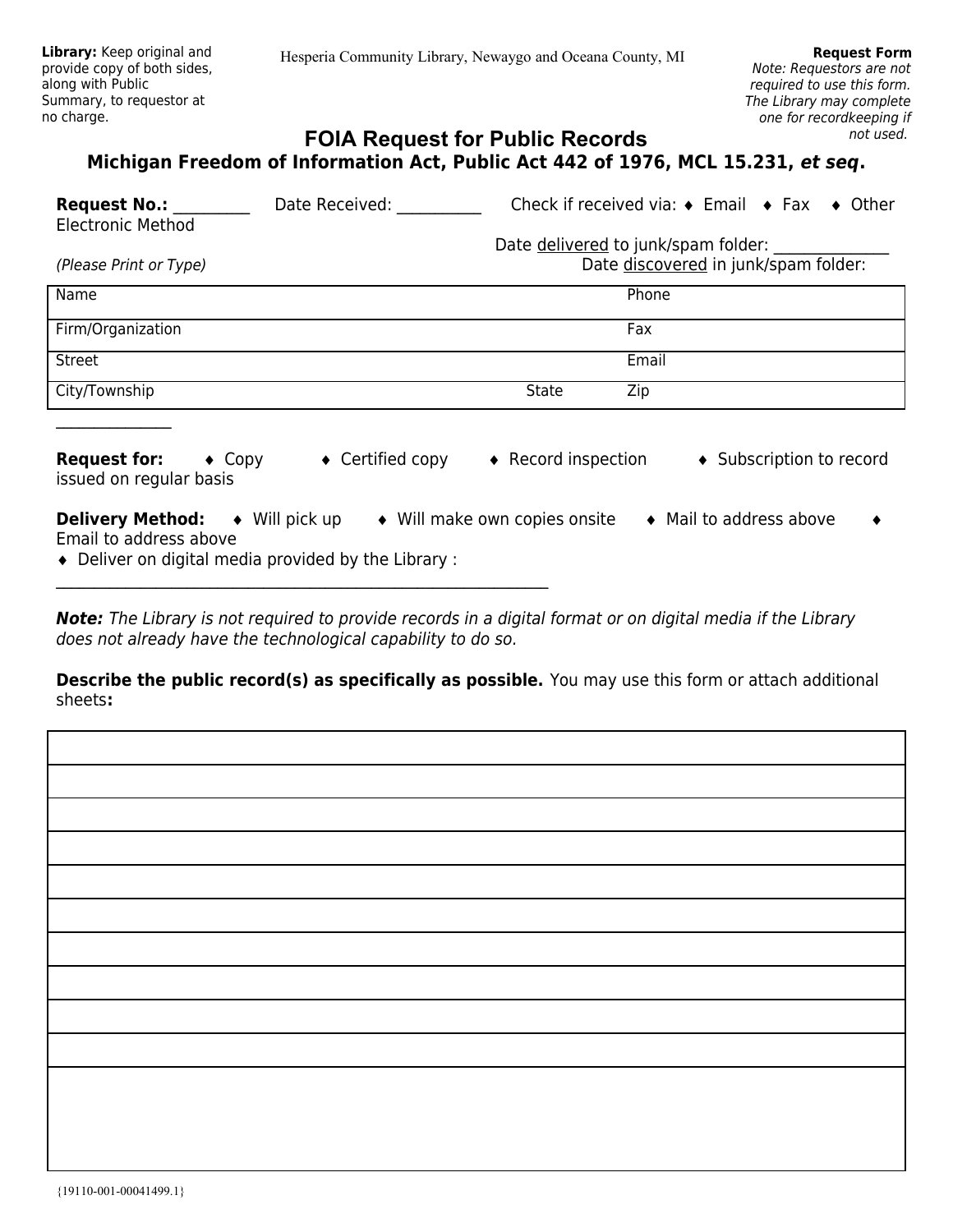| <b>Requesting Person's Signature</b>                                                                                                                                                                                                                                                                                                                                                                                                                                                                                                                                                                                                                                                                                                                                                                                                                                                                                                                                                                                                                                                                                                                                                                                                                                                                                             | <b>Date</b>              |
|----------------------------------------------------------------------------------------------------------------------------------------------------------------------------------------------------------------------------------------------------------------------------------------------------------------------------------------------------------------------------------------------------------------------------------------------------------------------------------------------------------------------------------------------------------------------------------------------------------------------------------------------------------------------------------------------------------------------------------------------------------------------------------------------------------------------------------------------------------------------------------------------------------------------------------------------------------------------------------------------------------------------------------------------------------------------------------------------------------------------------------------------------------------------------------------------------------------------------------------------------------------------------------------------------------------------------------|--------------------------|
| <b>Records Located on Website</b>                                                                                                                                                                                                                                                                                                                                                                                                                                                                                                                                                                                                                                                                                                                                                                                                                                                                                                                                                                                                                                                                                                                                                                                                                                                                                                | (Complete both           |
| If the Library directly or indirectly administers or maintains an official internet presence, any public records available to<br>the general public on that internet site at the time the request is made are exempt from any labor charges to redact<br>(separate exempt information from non-exempt information).                                                                                                                                                                                                                                                                                                                                                                                                                                                                                                                                                                                                                                                                                                                                                                                                                                                                                                                                                                                                              |                          |
| If the FOIA Coordinator knows or has reason to know that all or a portion of the requested information is available on<br>its website, the Library must notify the requestor in its written response that all or a portion of the requested<br>information is available on its website. The written response, to the degree practicable in the specific instance, must<br>include a specific webpage address where the requested information is available. On the detailed cost itemization<br>form, the Library must separate the requested public records that are available on its website from those that are not<br>available on the website and must inform the requesting person of the additional charge to receive copies of the public<br>records that are available on its website.                                                                                                                                                                                                                                                                                                                                                                                                                                                                                                                                   |                          |
| If the Library includes the website address for a record in its written response to the requesting person and the<br>requesting person thereafter stipulates that the public record be provided to him or her in a paper format or other<br>form, including digital media, the Library must provide the public records in the specified format (if the Library has the<br>technological capability) but may use a fringe benefit multiplier greater than the 50%, not to exceed the actual costs<br>of providing the information in the specified format.<br><b>Request for Copies/Duplication of Records on Library Website</b><br>I hereby stipulate that, even if some or all of the records are located on a Library website, I am requesting that the                                                                                                                                                                                                                                                                                                                                                                                                                                                                                                                                                                       |                          |
| Library make copies of those records on the website and deliver them to me in the format I have requested above. I<br>understand that some FOIA fees may apply.                                                                                                                                                                                                                                                                                                                                                                                                                                                                                                                                                                                                                                                                                                                                                                                                                                                                                                                                                                                                                                                                                                                                                                  |                          |
| Requestor's Signature                                                                                                                                                                                                                                                                                                                                                                                                                                                                                                                                                                                                                                                                                                                                                                                                                                                                                                                                                                                                                                                                                                                                                                                                                                                                                                            | Date                     |
| Overtime wages shall not be included in the calculation of labor costs unless overtime is specifically stipulated by the<br>requestor and clearly noted on the detailed cost itemization form.<br><b>Consent to Overtime Labor Costs</b><br>I hereby agree and stipulate to the Library using overtime wages in calculating the following labor costs as itemized in<br>the following categories:                                                                                                                                                                                                                                                                                                                                                                                                                                                                                                                                                                                                                                                                                                                                                                                                                                                                                                                                |                          |
| 2. ♦ Labor to locate<br><b>3a. ♦</b> Labor to redact<br>1. $\bullet$ Labor to copy/duplicate<br>Contract labor to redact<br>6b. ◆ Labor to copy/duplicate records already on Library 's website                                                                                                                                                                                                                                                                                                                                                                                                                                                                                                                                                                                                                                                                                                                                                                                                                                                                                                                                                                                                                                                                                                                                  | $3b.$ $\rightarrow$      |
| Requestor's Signature                                                                                                                                                                                                                                                                                                                                                                                                                                                                                                                                                                                                                                                                                                                                                                                                                                                                                                                                                                                                                                                                                                                                                                                                                                                                                                            | Date                     |
| <b>Request for Discount: Indigence</b><br>A public record search must be made and a copy of a public record must be furnished without charge for the first<br>\$20.00 of the fee for each request by an individual who is entitled to information under this act and who:<br>1) Submits an affidavit stating that the individual is indigent and receiving specific public assistance, OR<br>2) If not receiving public assistance, stating facts showing inability to pay the cost because of indigence. If a<br>requestor is ineligible for the discount, the public body shall inform the requestor specifically of the reason for<br>ineligibility in the public body's written response. An individual is ineligible for this fee reduction if ANY of the<br>following apply:<br>(i) The individual has previously received discounted copies of public records from the same public body twice<br>during that calendar year,<br>(ii) The individual requests the information in conjunction with outside parties who are offering or providing<br>payment or other remuneration to the individual to make the request. A public body may require a statement<br>by the requestor in the affidavit that the request is not being made in conjunction with outside parties in<br>exchange for payment or other remuneration. |                          |
| Office Use: • Affidavit Received<br>♦ Eligible for Discount<br>Discount                                                                                                                                                                                                                                                                                                                                                                                                                                                                                                                                                                                                                                                                                                                                                                                                                                                                                                                                                                                                                                                                                                                                                                                                                                                          | $\bullet$ Ineligible for |
| I am submitting an affidavit and requesting that I receive the discount for indigence for this FOIA<br>request:                                                                                                                                                                                                                                                                                                                                                                                                                                                                                                                                                                                                                                                                                                                                                                                                                                                                                                                                                                                                                                                                                                                                                                                                                  | Date:                    |
| Requestor's Signature:                                                                                                                                                                                                                                                                                                                                                                                                                                                                                                                                                                                                                                                                                                                                                                                                                                                                                                                                                                                                                                                                                                                                                                                                                                                                                                           |                          |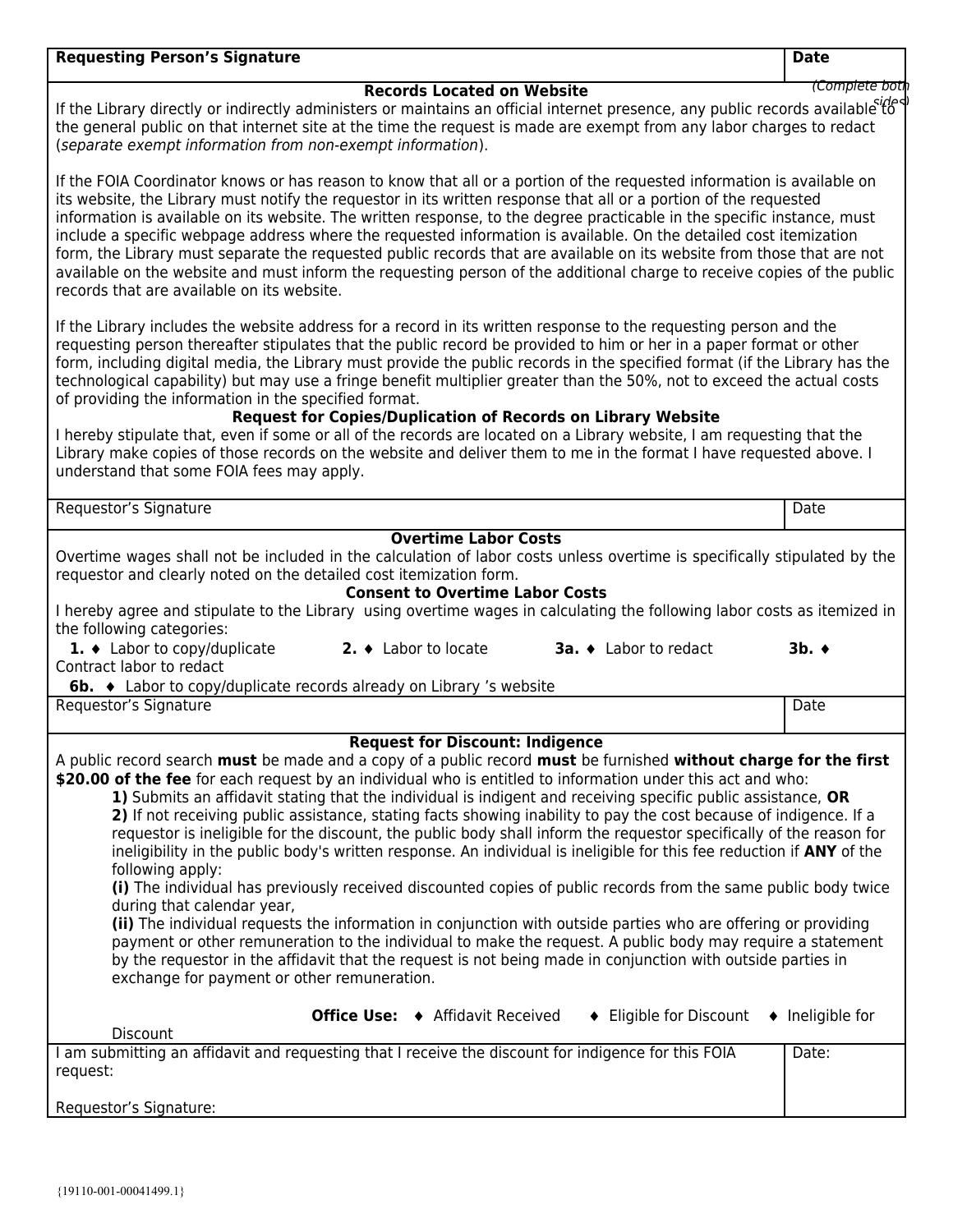### **Request for Discount: Nonprofit Organization**

A public record search **must** be made and a copy of a public record **must** be furnished **without charge for the first \$20.00 of the fee** for each request by a nonprofit organization formally designated by the state to carry out activities under subtitle C of the Developmental Disabilities Assistance and Bill of Rights Act of 2000 and the Protection and Advocacy for Individuals with Mental Illness Act, if the request meets **ALL** of the following requirements: **(i)** Is made directly on behalf of the organization or its clients.

**(ii)** Is made for a reason wholly consistent with the mission and provisions of those laws under section 931 of the Mental Health Code, 1974 PA 258, MCL 330.1931.

**(iii)** Is accompanied by documentation of its designation by the state, if requested by the Library .

| <b>Office Use: •</b> Documentation of State Designation Received<br>$\bullet$ Eligible for Discount $\bullet$                                                                                                                                                                                                                                                  |       |
|----------------------------------------------------------------------------------------------------------------------------------------------------------------------------------------------------------------------------------------------------------------------------------------------------------------------------------------------------------------|-------|
| Ineligible for Discount                                                                                                                                                                                                                                                                                                                                        |       |
| I stipulate that I am a designated agent for the nonprofit organization making this FOIA request and<br>that this request is made directly on behalf of the organization or its clients and is made for a reason<br>wholly consistent with the mission and provisions of those laws under section 931 of the Mental<br>Health Code, 1974 PA 258, MCL 330.1931: | Date: |
| Requestor's Signature:                                                                                                                                                                                                                                                                                                                                         |       |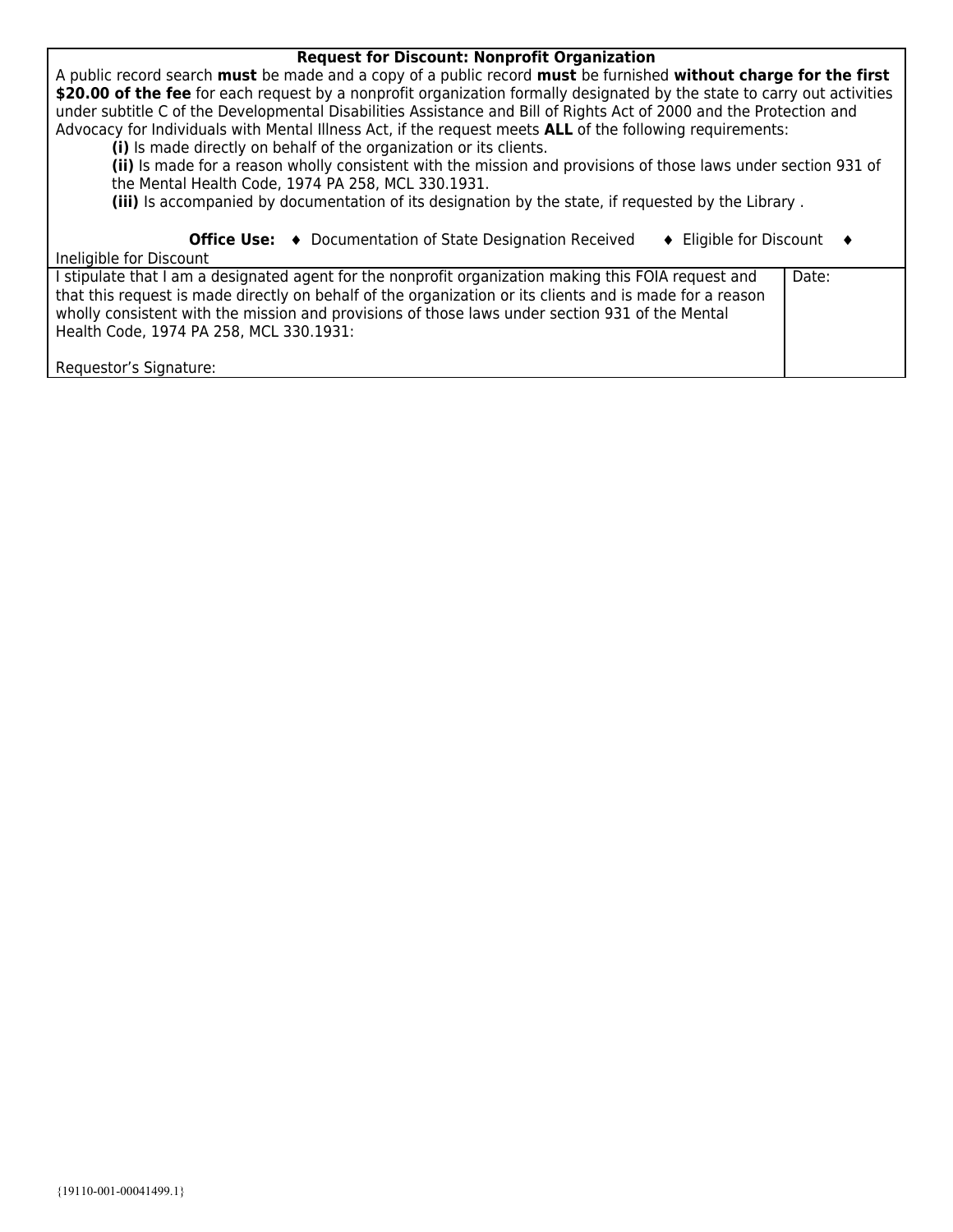# **ATTACHMENT B**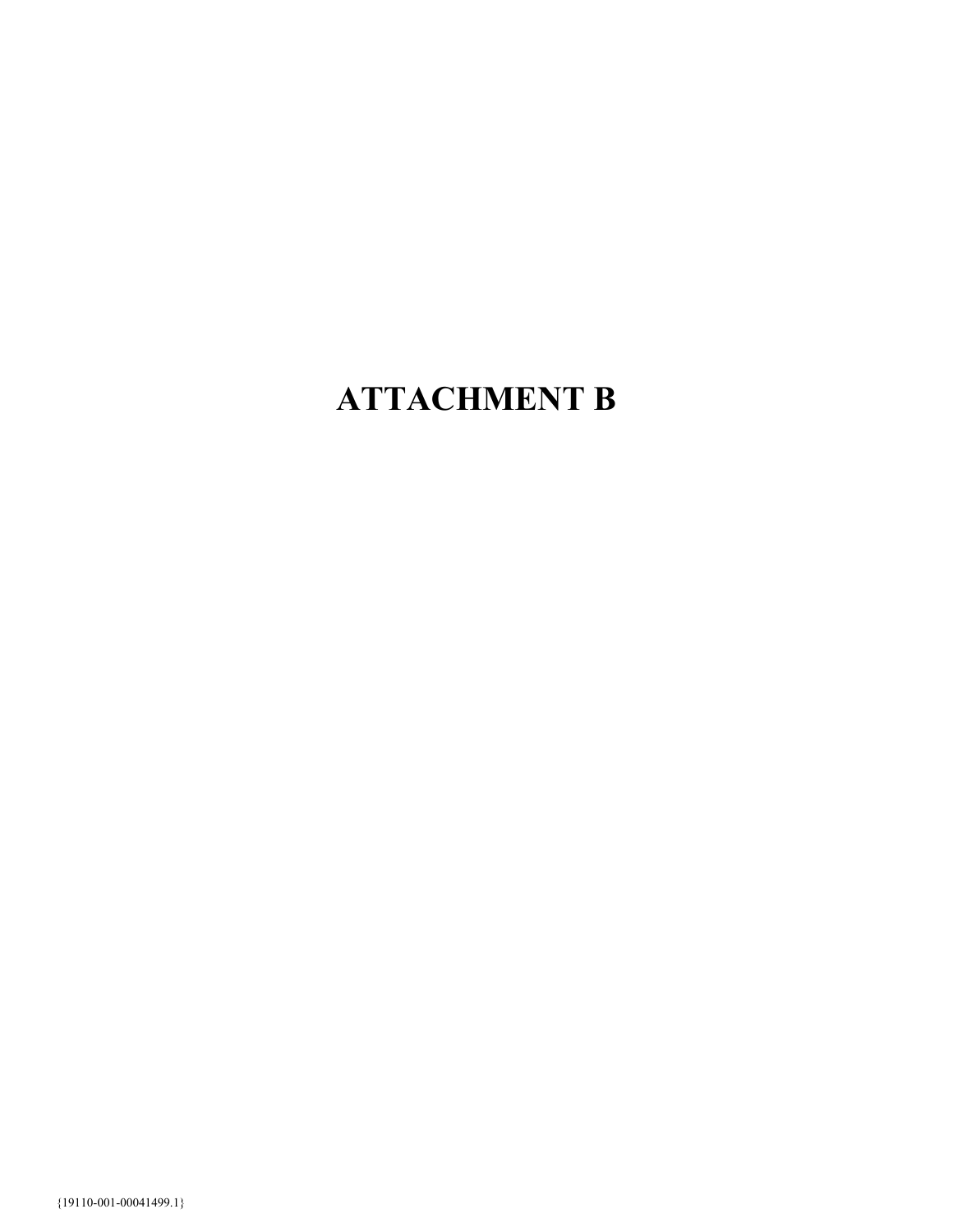provide copies of both sides of each sheet, along with Public Summary, to requestor at no charge.

| <b>Freedom of Information Act Request Detailed Cost Itemization</b>                                                                                                                                                                                                                                                                                                                                                                |                                                                                                             |                               |
|------------------------------------------------------------------------------------------------------------------------------------------------------------------------------------------------------------------------------------------------------------------------------------------------------------------------------------------------------------------------------------------------------------------------------------|-------------------------------------------------------------------------------------------------------------|-------------------------------|
| Prepared for Request Number:<br>Date:                                                                                                                                                                                                                                                                                                                                                                                              | Date Request Received: _______                                                                              |                               |
| The following costs are being charged in compliance with Section 4 of the Michigan Freedom of<br>Information Act, MCL 15.234, according to the Library's FOIA Policies and Guidelines.                                                                                                                                                                                                                                             |                                                                                                             |                               |
| 1. Labor Cost for Copying / Duplication<br>This is the cost of labor directly associated with duplication or publication, including making paper copies,<br>making digital copies, or transferring digital public records to be given to the requesting person on non-<br>paper physical media or through the Internet or other electronic means as stipulated by the requesting<br>person.                                        |                                                                                                             |                               |
| This shall not be more than the hourly wage of the Library's lowest-paid employee capable of necessary<br>duplication or publication in this particular instance, regardless of whether that person is available or who<br>actually performs the labor.                                                                                                                                                                            | To figure the<br>number of<br>increments, take<br>the number of                                             |                               |
| These costs will be estimated and charged in 15-minute time increments; all partial time increments must<br>be rounded down. If the number of minutes is less than 15, there is no labor charge.                                                                                                                                                                                                                                   | minutes:<br>$\frac{1}{\sqrt{2}}$ , divide by<br>-minute                                                     |                               |
| Hourly Wage Charged: \$<br>Charge per increment: \$<br><u>OR</u><br>Hourly Wage with Fringe Benefit Cost: \$<br>OR<br>Multiply the hourly wage by the percentage multiplier:<br>$\frac{0}{0}$<br>(up to 50% of the hourly wage) and add to the hourly<br>Charge per increment: \$<br>Wage for a total per hour rate.<br>€ Overtime rate charged as stipulated by Requestor (overtime is not used to calculate fringe benefit cost) | increments, and<br>round down.<br>Enter below:<br>No. of<br>increments<br>$\qquad \qquad =$<br>$\mathbf{x}$ | 1.<br><b>Labor Cost</b><br>\$ |
| 2. Labor Cost to Locate:<br>This is the cost of labor directly associated with the necessary searching for, locating, and examining public<br>records in conjunction with receiving and fulfilling a granted written request. This fee is being charged<br>because failure to do so will result in unreasonably high costs to the Library because of the nature of the                                                             |                                                                                                             |                               |
| The Library will not charge more than the hourly wage of its lowest-paid employee capable of searching<br>for, locating, and examining the public records in this particular instance, regardless of whether that person<br>is available or who actually performs the labor.                                                                                                                                                       | To figure the<br>number of<br>increments, take<br>the number of                                             |                               |
| These costs will be estimated and charged in 15-minute time increments; all partial time increments must<br>be rounded down. If the number of minutes is less than 15, there is no labor charge.                                                                                                                                                                                                                                   | minutes:<br>$\frac{1}{\sqrt{2}}$ , divide by                                                                |                               |
| OR<br>Hourly Wage with Fringe Benefit Cost: \$<br>OR<br>Multiply the hourly wage by the percentage multiplier:<br>$\frac{0}{0}$<br>(up to 50% of the hourly wage) and add to the hourly<br>Charge per increment: \$<br>Wage for a total per hour rate.                                                                                                                                                                             | -minute<br>increments, and<br>round down.<br>Enter below:<br>No. of<br>increments                           | 2.<br><b>Labor Cost</b>       |
| ξ<br>Overtime rate charged as stipulated by requesting person (overtime is not used to calculate fringe<br>benefit cost)                                                                                                                                                                                                                                                                                                           | $\mathbf{x}$ and $\mathbf{x}$                                                                               |                               |

FOIA Detailed Cost Itemization Form Page 1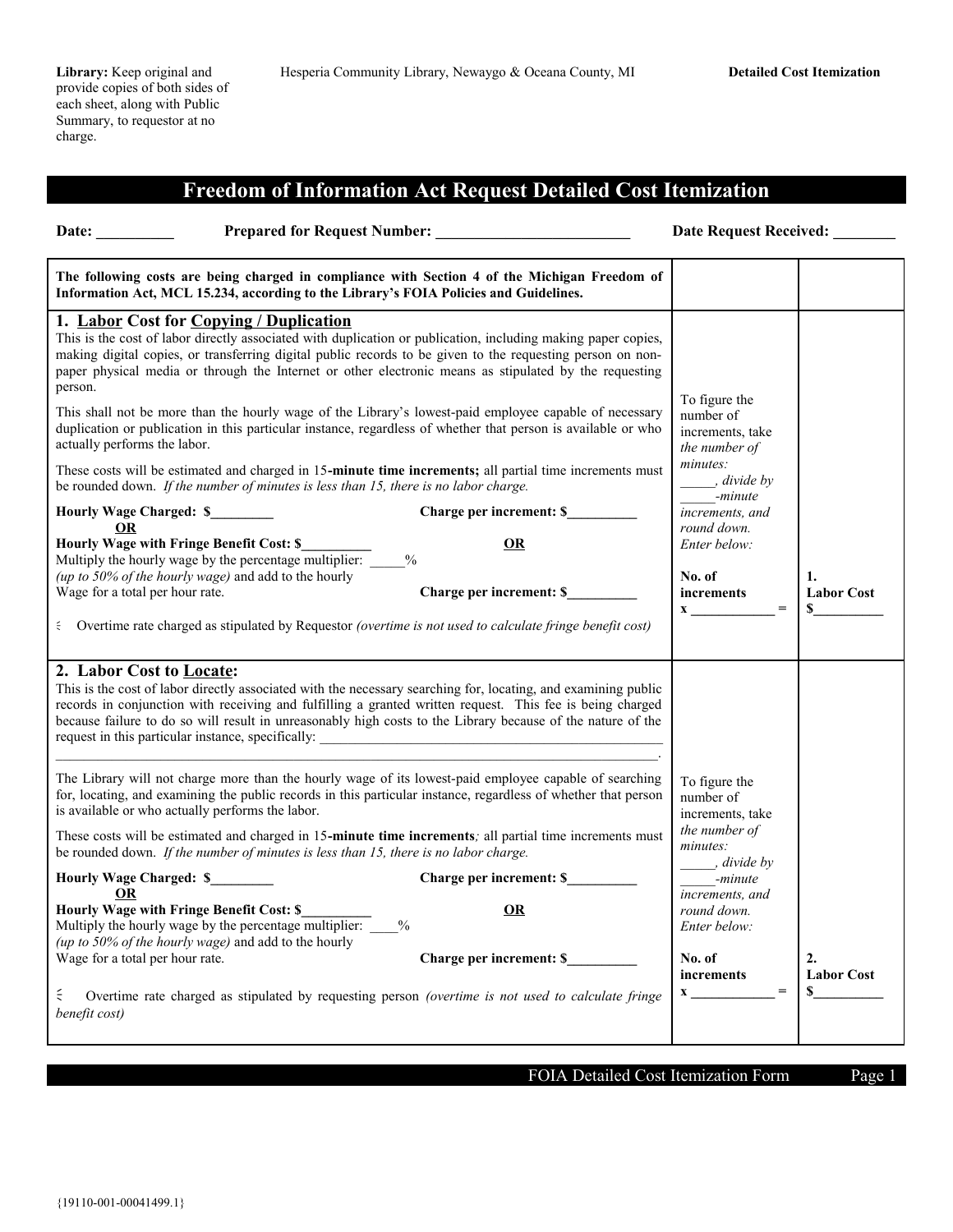| 3a. Employee Labor Cost for Separating Exempt from Non-Exempt (Redacting):<br>(Fill this out if using Library employee. If contracted, use No. 3b instead).<br>The Library will not charge labor directly associated with redaction if it knows or has reason to know that it<br>previously redacted the record in question and still has the redacted version in its possession.<br>This fee is being charged because failure to do so will result in unreasonably high costs to the Library<br>because of the nature of the request in this particular instance, specifically:                                                                                                                                                                                                                                                                                                                                                                                                                                                                                                                                                                                                                                                                                                                                                                                                                                                                                                                                                                                   |                                                                                                                                                                                                                                                                                                                   |                                                                                                                                                                                                                                |
|--------------------------------------------------------------------------------------------------------------------------------------------------------------------------------------------------------------------------------------------------------------------------------------------------------------------------------------------------------------------------------------------------------------------------------------------------------------------------------------------------------------------------------------------------------------------------------------------------------------------------------------------------------------------------------------------------------------------------------------------------------------------------------------------------------------------------------------------------------------------------------------------------------------------------------------------------------------------------------------------------------------------------------------------------------------------------------------------------------------------------------------------------------------------------------------------------------------------------------------------------------------------------------------------------------------------------------------------------------------------------------------------------------------------------------------------------------------------------------------------------------------------------------------------------------------------|-------------------------------------------------------------------------------------------------------------------------------------------------------------------------------------------------------------------------------------------------------------------------------------------------------------------|--------------------------------------------------------------------------------------------------------------------------------------------------------------------------------------------------------------------------------|
| This is the cost of labor of a Library employee, including necessary review, directly associated with<br>separating and deleting exempt from nonexempt information. This shall not be more than the hourly wage<br>of the Library's lowest-paid employee capable of separating and deleting exempt from nonexempt<br>information in this particular instance, regardless of whether that person is available or who actually<br>performs the labor.<br>These costs will be estimated and charged in 15-minute time increments; all partial time increments must<br>be rounded down. If the number of minutes is less than 15, there is no labor charge.<br>Hourly Wage Charged: \$<br>Charge per increment: \$<br><b>OR</b><br>Hourly Wage with Fringe Benefit Cost: \$_<br>OR<br>Multiply the hourly wage by the percentage multiplier:<br>$\frac{0}{0}$<br>(up to 50% of the hourly wage) and add to the hourly<br>Charge per increment: \$<br>Wage for a total per hour rate.<br>ξ<br>Overtime rate charged as stipulated by requesting person (overtime is not used to calculate fringe<br>benefit cost)                                                                                                                                                                                                                                                                                                                                                                                                                                                       | To figure the<br>number of<br>increments, take<br>the number of<br>minutes:<br>$\frac{1}{\sqrt{2}}$ , divide by<br>$\frac{1}{2}$ -minute<br>increments, and<br>round down to:<br>increments<br>Enter below:<br>No. of<br>increments<br>$\mathbf{X}$ and $\mathbf{X}$ and $\mathbf{X}$ are the set of $\mathbf{X}$ | 3a.<br><b>Labor Cost</b><br>\$                                                                                                                                                                                                 |
| 3b. Contracted Labor Cost for Separating Exempt from Non-Exempt (Redacting):<br>(Fill this out if using a contractor, such as the attorney. If using in-house employee, use No. 3a. instead)<br>The Library will not charge for labor directly associated with redaction if it knows or has reason to know<br>that it previously redacted the record in question and still has the redacted version in its possession.<br>This fee is being charged because failure to do so will result in unreasonably high costs to the Library<br>because of the nature of the request in this particular instance, specifically:<br>As the Library does not employ a person capable of separating exempt from non-exempt information in this<br>particular instance, as determined by the FOIA Coordinator, this is the cost of labor of a contractor (i.e.:<br>outside attorney), including necessary review, directly associated with separating and deleting exempt<br>information from nonexempt information. This shall not exceed an amount equal to 6 times the state<br>minimum hourly wage rate of (currently \$8.15).<br>These costs will be estimated and charged in 15-minute time increments; all partial time increments must<br>be rounded down. If the number of minutes is less than 15, there is no labor charge.<br>Hourly Wage Charged: \$<br>Charge per increment: \$<br><b>OR</b><br>Hourly Wage with Fringe Benefit Cost: \$<br>OR<br>Multiply the hourly wage by the percentage multiplier: %<br>(up to 50% of the hourly wage) and add to the hourly | To figure the<br>number of<br>increments,<br>take<br>the number of<br>minutes:<br>$\frac{1}{\sqrt{2}}$ , divide by<br>-minute<br>increments, and<br>round down.<br>Enter below:<br>No. of<br>increments                                                                                                           | $3b$ .<br><b>Labor Cost</b>                                                                                                                                                                                                    |
| Charge per increment: \$<br>Wage for a total per hour rate.<br>ξ<br>Overtime rate charged as stipulated by Requesting person (overtime is not used to calculate fringe<br>benefit cost)                                                                                                                                                                                                                                                                                                                                                                                                                                                                                                                                                                                                                                                                                                                                                                                                                                                                                                                                                                                                                                                                                                                                                                                                                                                                                                                                                                            | $\mathbf{x}$                                                                                                                                                                                                                                                                                                      | S and the set of the set of the set of the set of the set of the set of the set of the set of the set of the set of the set of the set of the set of the set of the set of the set of the set of the set of the set of the set |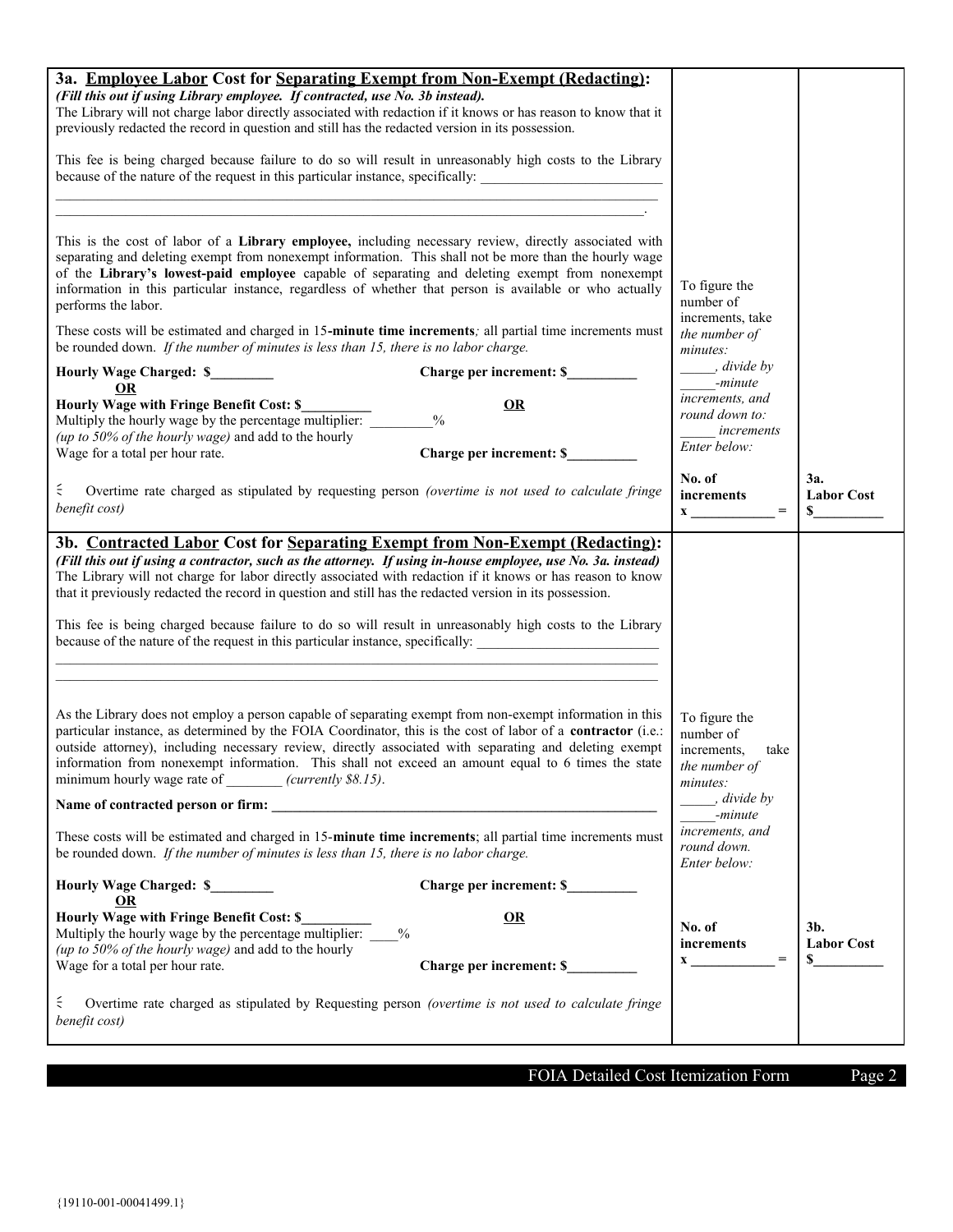| 4. Copying / Duplication Cost:                                                                                                                                                                                                                                                                                                                       |                                                                |                                         |
|------------------------------------------------------------------------------------------------------------------------------------------------------------------------------------------------------------------------------------------------------------------------------------------------------------------------------------------------------|----------------------------------------------------------------|-----------------------------------------|
| Copying costs may be charged if a copy of a public record is requested, or for the necessary copying of a<br>record for inspection (for example, to allow for blacking out exempt information, to protect old or delicate<br>original records, or because the original record is a digital file or database not available for public<br>inspection). |                                                                |                                         |
| No more than the actual cost of a sheet of paper, up to maximum 10 cents per sheet for:                                                                                                                                                                                                                                                              | No. of Sheets:                                                 | Costs:                                  |
| Letter $(8\frac{1}{2} \times 11$ -inch, single- or double-sided): _____ cents per sheet<br>$\bullet$<br><b>Legal</b> $(8\frac{1}{2} \times 14$ -inch, single- or double-sided): cents per sheet                                                                                                                                                      | $\frac{x}{x}$ =                                                |                                         |
| No more than the actual cost of a sheet of paper:                                                                                                                                                                                                                                                                                                    | $\mathbf{x} = \parallel \mathbf{\$}$                           |                                         |
| Other paper sizes (single- or double-sided): cents / dollars per sheet                                                                                                                                                                                                                                                                               |                                                                |                                         |
| Actual and most reasonably economical cost of non-paper physical digital media:                                                                                                                                                                                                                                                                      | No. of Items:                                                  |                                         |
| <b>Circle applicable:</b> Disc / Tape / Drive / Other Digital Medium<br>Cost per Item:<br>$\bullet$                                                                                                                                                                                                                                                  | $=$ $\overline{ }$<br>$\mathbf X$ . The same state $\mathbf X$ | $\mathbb{S}$                            |
| The cost of paper copies must be calculated as a total cost per sheet of paper. The Library must utilize the<br>most economical means available for making copies of public records, including using double sided<br>printing, if cost saving and available.                                                                                         |                                                                | 4. Total Copy<br>Cost<br>$\mathbf{s}$   |
| 5. Mailing Cost:                                                                                                                                                                                                                                                                                                                                     |                                                                |                                         |
| The Library will charge the actual cost of mailing, if any, for sending records in a reasonably economical<br>and justifiable manner.                                                                                                                                                                                                                |                                                                |                                         |
| The Library <i>may</i> charge for the <u>least expensive form</u> of postal delivery confirmation.<br>The Library cannot charge more for expedited shipping or insurance unless specifically requested<br>by the requesting person*                                                                                                                  | <b>No. of Envelopes</b><br>or Packages:                        | Costs:                                  |
| <b>Actual Cost of Envelope or Package: \$</b>                                                                                                                                                                                                                                                                                                        | $\mathbf{x}$                                                   | \$                                      |
| Actual Cost of Postage: \$_______ per stamp<br>$\sqrt{$\bullet$}$ per pound                                                                                                                                                                                                                                                                          | $\mathbf{x}$<br>$\mathbf{x}$                                   | $= 5$<br>$=$ $\frac{1}{s}$              |
| \$______ per package<br>Actual Cost (least expensive) Postal Delivery Confirmation: \$                                                                                                                                                                                                                                                               | $\mathbf{x}$<br>$\mathbf{x}$                                   | $\frac{1}{1} = \frac{1}{1}$<br>$= 1$ \$ |
| *Expedited Shipping or Insurance as Requested: \$                                                                                                                                                                                                                                                                                                    | $\mathbf{x}$ = $\mathbf{y}$                                    |                                         |
|                                                                                                                                                                                                                                                                                                                                                      |                                                                |                                         |
| Ξ<br>*Requesting person has requested expedited shipping or insurance                                                                                                                                                                                                                                                                                |                                                                | 5. Total<br><b>Mailing Cost</b>         |

## FOIA Detailed Cost Itemization Form Page 3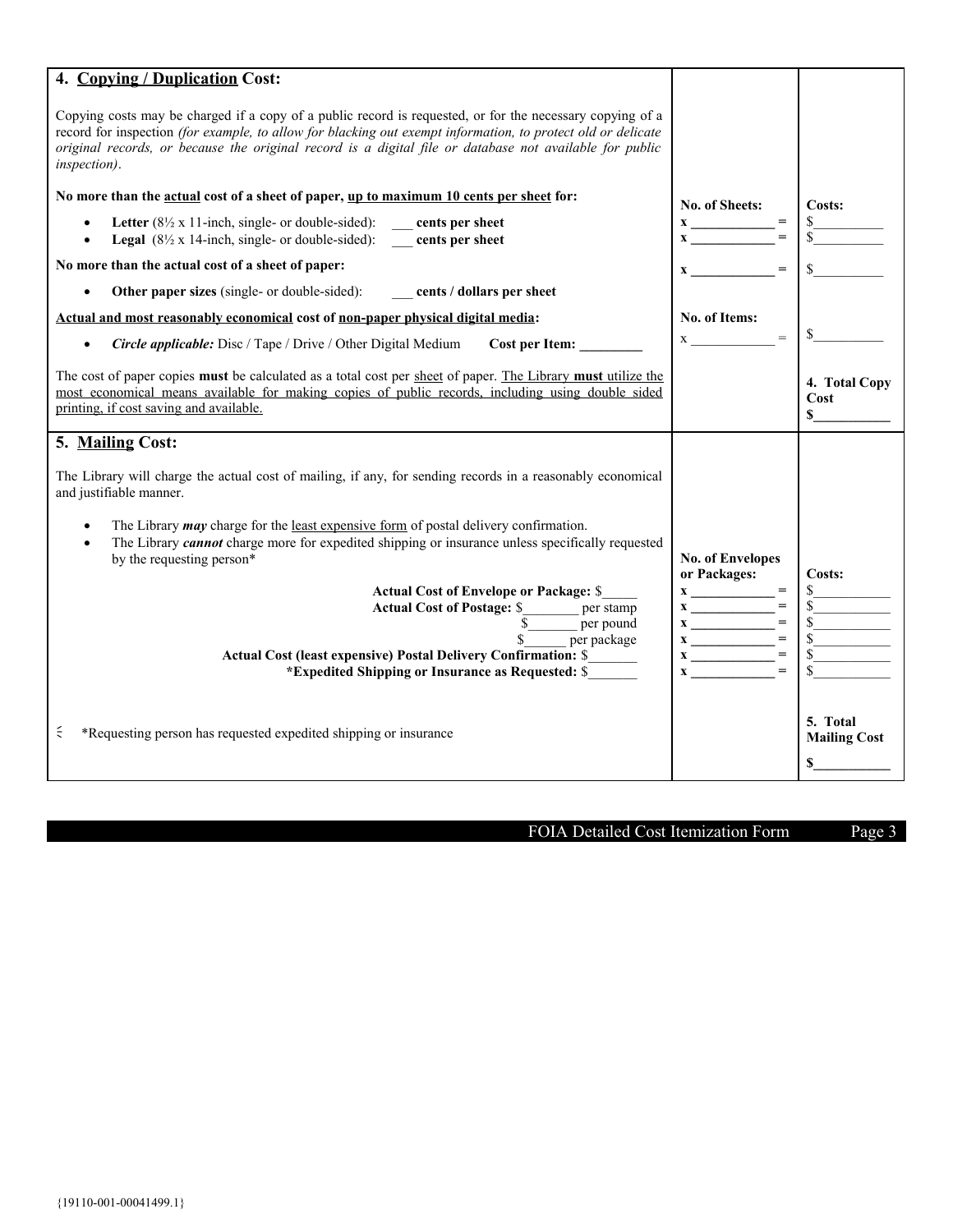| 6a. Copying / Duplication Cost for Records Already on Library's Website:                                                                                                                                                                                                                                                                                                                                                                                                                                                                                                                                                                                                                                                                                                                                                                                                                                                                                                            |                                                                                                                                                                                                                      |                                      |
|-------------------------------------------------------------------------------------------------------------------------------------------------------------------------------------------------------------------------------------------------------------------------------------------------------------------------------------------------------------------------------------------------------------------------------------------------------------------------------------------------------------------------------------------------------------------------------------------------------------------------------------------------------------------------------------------------------------------------------------------------------------------------------------------------------------------------------------------------------------------------------------------------------------------------------------------------------------------------------------|----------------------------------------------------------------------------------------------------------------------------------------------------------------------------------------------------------------------|--------------------------------------|
| If the Library has included the website address for a record in its written response to the requesting person,<br>and the requestor thereafter stipulates that the public record be provided to him or her in a paper format or<br>non-paper physical digital media, the Library will provide the public records in the specified format and<br>may charge copying costs to provide those copies.                                                                                                                                                                                                                                                                                                                                                                                                                                                                                                                                                                                   |                                                                                                                                                                                                                      |                                      |
| No more than the actual cost of a sheet of paper, up to maximum 10 cents per sheet for:                                                                                                                                                                                                                                                                                                                                                                                                                                                                                                                                                                                                                                                                                                                                                                                                                                                                                             | No. of Sheets:                                                                                                                                                                                                       | Costs:                               |
| Letter $(8\frac{1}{2} \times 11$ -inch, single and double-sided): _____ cents per sheet<br><b>Legal</b> $(8\frac{1}{2} \times 14$ -inch, single and double-sided): cents per sheet                                                                                                                                                                                                                                                                                                                                                                                                                                                                                                                                                                                                                                                                                                                                                                                                  | $\frac{x}{x}$ = $\frac{1}{x}$ = $\frac{1}{x}$                                                                                                                                                                        | $\frac{\S}{\S}$                      |
| No more than the actual cost of a sheet of paper for other paper sizes:                                                                                                                                                                                                                                                                                                                                                                                                                                                                                                                                                                                                                                                                                                                                                                                                                                                                                                             | $\mathbf{x}$ = $\mathbf{s}$                                                                                                                                                                                          |                                      |
| Other paper sizes (single and double-sided): cents / dollars per sheet<br>$\bullet$                                                                                                                                                                                                                                                                                                                                                                                                                                                                                                                                                                                                                                                                                                                                                                                                                                                                                                 |                                                                                                                                                                                                                      |                                      |
| Actual and most reasonably economical cost of non-paper physical digital media:                                                                                                                                                                                                                                                                                                                                                                                                                                                                                                                                                                                                                                                                                                                                                                                                                                                                                                     | No. of Items:                                                                                                                                                                                                        |                                      |
| <b>Circle applicable:</b> Disc / Tape / Drive / Other Digital Medium<br>Cost per Item:                                                                                                                                                                                                                                                                                                                                                                                                                                                                                                                                                                                                                                                                                                                                                                                                                                                                                              | $=$                                                                                                                                                                                                                  | $\mathbb{S}$                         |
| ξ<br>Requesting person has stipulated that some / all of the requested records that are already on the<br>Library's website be provided in a paper or non-paper physical digital medium.                                                                                                                                                                                                                                                                                                                                                                                                                                                                                                                                                                                                                                                                                                                                                                                            |                                                                                                                                                                                                                      | 6a. Web Copy<br>Cost<br>$\mathbf S$  |
| 6b. Labor Cost for Copying / Duplicating Records already on Library's Website:                                                                                                                                                                                                                                                                                                                                                                                                                                                                                                                                                                                                                                                                                                                                                                                                                                                                                                      |                                                                                                                                                                                                                      |                                      |
| This shall not be more than the hourly wage of the Library's lowest-paid employee capable of necessary<br>duplication or publication in this particular instance, regardless of whether that person is available or who<br>actually performs the labor. These costs will be estimated and charged in 15-minute time increments; all<br>partial time increments must be rounded down. If the number of minutes is less than 15, there is no labor<br>charge.<br>Hourly Wage Charged: \$<br>OR<br>Hourly Wage with Fringe Benefit Cost: \$<br>Multiply the hourly wage by the percentage multiplier: %<br><b>OR</b><br>and add to the hourly wage for a total per hour rate. The<br>Library may use a fringe benefit multiplier greater than the<br>50% limitation, not to exceed the actual costs of providing<br>the information in the specified format.<br>Overtime rate charged as stipulated by requesting person<br>6c. Mailing Cost for Records Already on Library's Website: | To figure the<br>number of<br>increments, take<br>the number of<br>minutes:<br>$\frac{1}{\sqrt{2}}$ , divide by<br>-minute<br>increments, and<br>round down.<br>Enter below:<br>No. of<br>increments<br>$\mathbf{x}$ | 6b. Web<br><b>Labor Cost</b><br>\$   |
|                                                                                                                                                                                                                                                                                                                                                                                                                                                                                                                                                                                                                                                                                                                                                                                                                                                                                                                                                                                     |                                                                                                                                                                                                                      |                                      |
| <b>Actual Cost of Envelope or Package: \$</b><br><b>Actual Cost of Postage:</b> \$ per stamp<br>per pound<br>\$<br>per package<br>Actual Cost (least expensive) Postal Delivery Confirmation: \$<br>*Expedited Shipping or Insurance as Requested: \$                                                                                                                                                                                                                                                                                                                                                                                                                                                                                                                                                                                                                                                                                                                               | Number:<br>$\mathbf{x}$<br>$\mathbf{x}$<br>$=$<br>$\mathbf{x}$<br>$=$<br>$\mathbf{x}$<br>$=$<br>$\mathbf{x}$                                                                                                         | Costs:<br>\$                         |
| ξ<br>*Requesting person requested expedited shipping or insurance                                                                                                                                                                                                                                                                                                                                                                                                                                                                                                                                                                                                                                                                                                                                                                                                                                                                                                                   |                                                                                                                                                                                                                      | 6c. Web<br><b>Mailing Cost</b><br>\$ |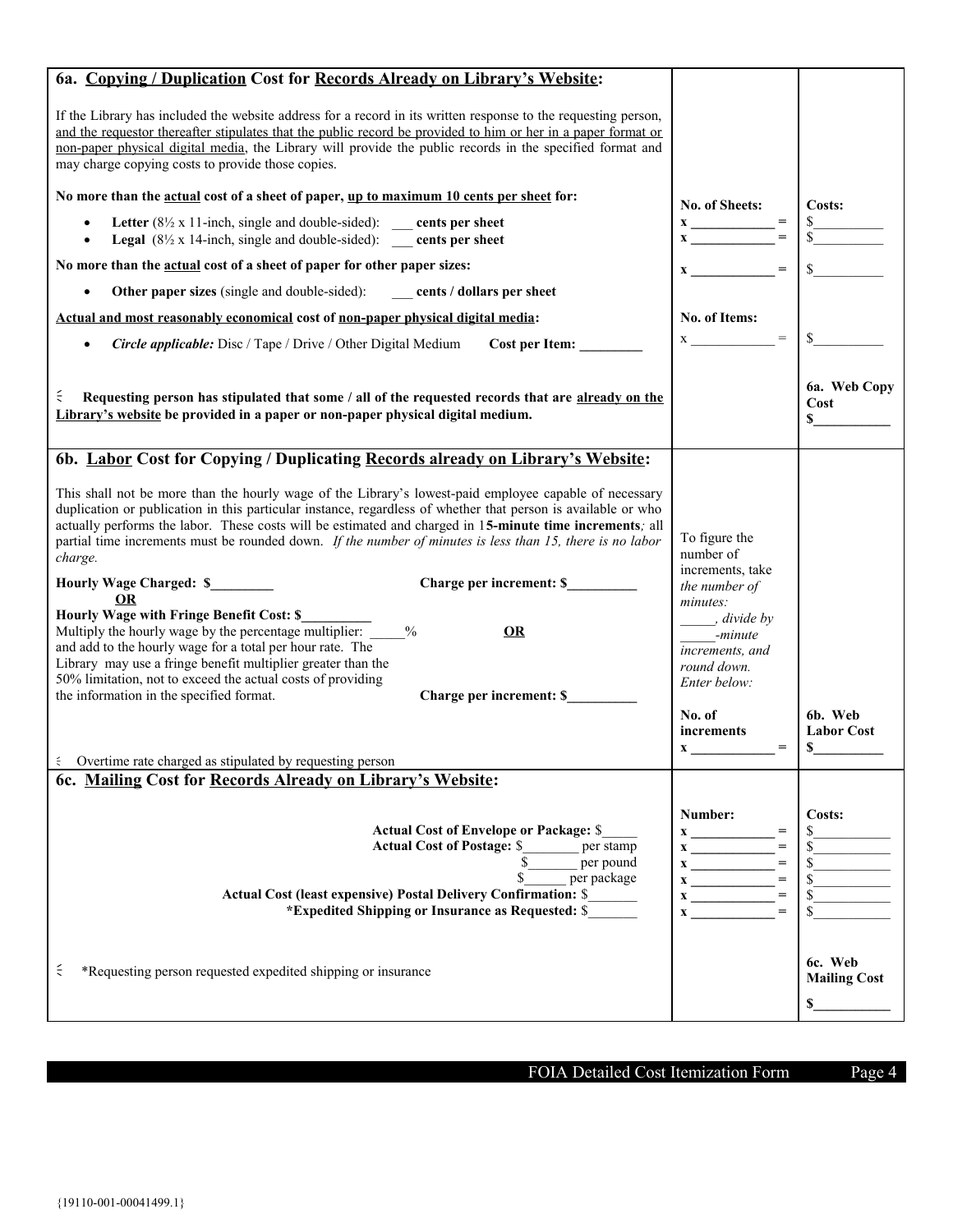| <b>Subtotal Fees Before Waivers, Discounts or Deposits:</b><br>$\tilde{z}$<br>Cost<br>1. Labor Cost for Copying:<br>Estimate                                                                                                                                                                                                                                               |    |  |
|----------------------------------------------------------------------------------------------------------------------------------------------------------------------------------------------------------------------------------------------------------------------------------------------------------------------------------------------------------------------------|----|--|
| 2. Labor Cost to Locate:<br>73.11<br><b>Estimated Time Frame to Provide Records:</b><br>3a. Labor Cost to Redact:                                                                                                                                                                                                                                                          |    |  |
| 3b. Contract Labor Cost to Redact:<br>(days or date)                                                                                                                                                                                                                                                                                                                       |    |  |
| 4. Copying/Duplication Cost:<br>The time frame estimate is nonbinding upon the<br>5. Mailing Cost:                                                                                                                                                                                                                                                                         |    |  |
| Library, but the Library is providing the estimate in<br>6a. Copying/Duplication of Records on Website:<br>good faith. Providing an estimated time frame does                                                                                                                                                                                                              |    |  |
| 6b. Labor Cost for Copying Records on Website:<br>not relieve the Library from any of the other<br>6c. Mailing Costs for Records on Website:                                                                                                                                                                                                                               | S. |  |
| requirements of the Freedom of Information Act.<br><b>Subtotal Fees:</b>                                                                                                                                                                                                                                                                                                   | \$ |  |
| <b>Waiver: Public Interest</b>                                                                                                                                                                                                                                                                                                                                             |    |  |
| A search for a public record may be conducted or copies of public records may be furnished without charge<br>or at a reduced charge if the Library determines that a waiver or reduction of the fee is in the public interest<br>because searching for or furnishing copies of the public record can be considered as primarily benefitting<br>the general public.         |    |  |
| <b>Subtotal Fees</b><br>All fees are waived<br>$\Omega$<br>$\epsilon$ All fees are reduced by:<br>$\frac{6}{9}$<br>€<br><b>After Waiver or</b><br><b>Reduction:</b>                                                                                                                                                                                                        |    |  |
| <b>Discount: Indigence</b>                                                                                                                                                                                                                                                                                                                                                 |    |  |
| A public record search must be made and a copy of a public record must be furnished without charge for<br>the first \$20.00 of the fee for each request by an individual who is entitled to information under the<br>Freedom of Information Act and who:                                                                                                                   |    |  |
| Submits an affidavit stating that the individual is indigent and receiving specific assistance, OR<br>1)                                                                                                                                                                                                                                                                   |    |  |
| If not receiving public assistance, stating facts showing inability to pay the cost because of<br>2)<br>indigency.                                                                                                                                                                                                                                                         |    |  |
| If a requestor is ineligible for the discount, the Library shall inform the requestor specifically for the reason<br>for ineligibility in the Library's written response. An individual is ineligible for this fee reduction if ANY<br>of the following apply:                                                                                                             |    |  |
| i. The individual has previously received discounted copies of public records from the Library<br>twice during that calendar year, OR                                                                                                                                                                                                                                      |    |  |
| The individual requests the information in conjunction with outside parties who are offering or<br>ii.                                                                                                                                                                                                                                                                     |    |  |
| providing payment or other remuneration to the individual to make the request. The Library<br><b>Subtotal Fees</b><br>may require a statement by the requestor in the affidavit that the request is not being made in<br>After Discount<br>conjunction with outside parties in exchange for payment or other remuneration.                                                 |    |  |
| $subtract$ \$20):<br><b>Eligible for Indigence Discount</b><br>€                                                                                                                                                                                                                                                                                                           |    |  |
| <b>Discount: Nonprofit Organization</b>                                                                                                                                                                                                                                                                                                                                    |    |  |
| A public record search must be made and a copy of a public record must be furnished without charge for                                                                                                                                                                                                                                                                     |    |  |
| the first \$20.00 of the fee for each request by a nonprofit organization formally designated by the state to<br>carry out activities under subtitle C. of the Developmental Disabilities Assistance and Bill of Rights Act of<br>2000 and the Protection and Advocacy for Individuals with Mental Illness Act, if the request meets ALL of<br>the following requirements: |    |  |
| Is made directly on behalf of the organization or its clients.                                                                                                                                                                                                                                                                                                             |    |  |
| Is made for a reason wholly consistent with the mission and provisions of those laws under<br>11.<br>section 931 of the Mental Health Code, 1974 PA 258, MCL 330.1931.                                                                                                                                                                                                     |    |  |
| <b>Subtotal Fees</b><br>Is accompanies by documentation of its designation by the state, if requested by the Library.<br>111.<br><b>After Discount</b>                                                                                                                                                                                                                     |    |  |
| $subtract$ \$20):<br><b>Eligible for Indigence Discount</b><br>€                                                                                                                                                                                                                                                                                                           | \$ |  |

FOIA Detailed Cost Itemization Form Page 5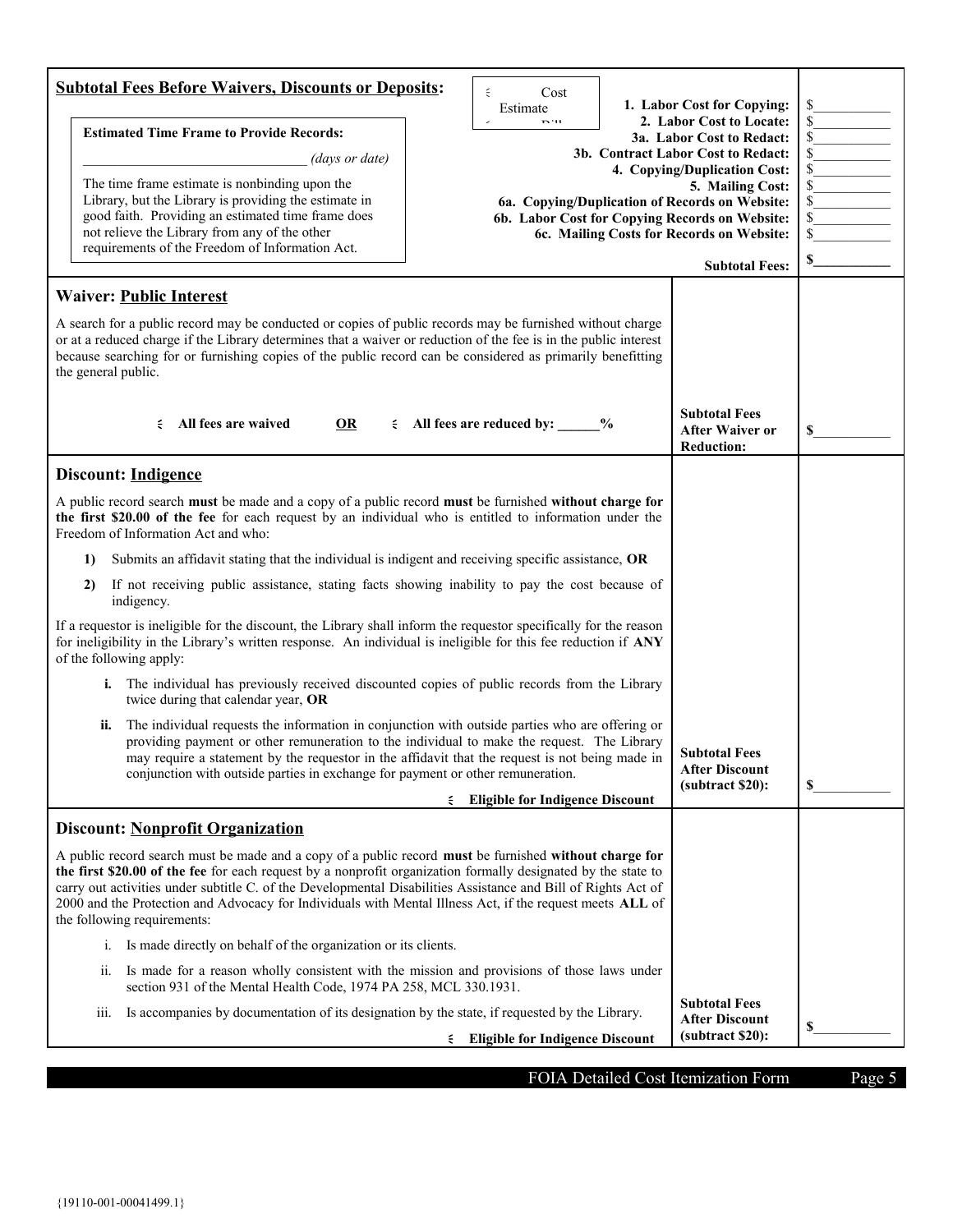| <b>Deposit: Good Faith</b><br>The Library may require a good-faith deposit before providing the public records to the requestor if the<br>entire fee estimate or charge exceeds \$50.00, based on a good-faith calculation of the total fee. The<br>deposit cannot exceed $\frac{1}{2}$ of the total estimated fee. Percent of Deposit: $\_\_\_\%$                                                                                                                                                                                                              |                                                                                                                                                                                                                             | Date Paid:                                    | Deposit<br>Amount<br><b>Required:</b><br>\$ |
|-----------------------------------------------------------------------------------------------------------------------------------------------------------------------------------------------------------------------------------------------------------------------------------------------------------------------------------------------------------------------------------------------------------------------------------------------------------------------------------------------------------------------------------------------------------------|-----------------------------------------------------------------------------------------------------------------------------------------------------------------------------------------------------------------------------|-----------------------------------------------|---------------------------------------------|
|                                                                                                                                                                                                                                                                                                                                                                                                                                                                                                                                                                 | <b>Deposit: Increased Deposit Due to Previous FOIA Fees Not Paid In Full</b>                                                                                                                                                |                                               |                                             |
| After a Library has granted and fulfilled a written request from an individual under the Freedom of<br>Information Act, if the Library has not been paid in full the total amount of fees for the copies of public<br>records that the Library made available to the individual as a result of that written request, the Library<br>may require an increased estimated fee deposit of up to 100% of the estimated fee before it begins a<br>full public record search for any subsequent written request from that individual if ALL of the<br>following apply: |                                                                                                                                                                                                                             |                                               |                                             |
| (a)                                                                                                                                                                                                                                                                                                                                                                                                                                                                                                                                                             | The final fee for the prior written request was not more than 105% of the estimated fee.                                                                                                                                    |                                               |                                             |
| (b)                                                                                                                                                                                                                                                                                                                                                                                                                                                                                                                                                             | The public records made available contained the information being sought in the prior<br>written request and are still in the Library's possession.                                                                         |                                               | Percent                                     |
| (c)                                                                                                                                                                                                                                                                                                                                                                                                                                                                                                                                                             | The public records were made available to the individual, subject to payment, within the<br>time frame estimate given on Page 5 of this form.                                                                               |                                               | <b>Deposit</b><br><b>Required:</b>          |
|                                                                                                                                                                                                                                                                                                                                                                                                                                                                                                                                                                 | (d) Ninety (90) days have passed since the Library notified the individual in writing that the<br>public records were available for pickup or mailing.                                                                      |                                               | $\frac{0}{0}$                               |
| (e)                                                                                                                                                                                                                                                                                                                                                                                                                                                                                                                                                             | The individual is unable to show proof of prior payment to the Library.                                                                                                                                                     |                                               |                                             |
| (f)                                                                                                                                                                                                                                                                                                                                                                                                                                                                                                                                                             | The Library calculates a detailed itemization, as required under MCL 15.234, that is the<br>basis for the current written request's increased estimated fee deposit.                                                        | Date Paid:                                    | <b>Deposit</b>                              |
| following apply:                                                                                                                                                                                                                                                                                                                                                                                                                                                                                                                                                | A Library can no longer require an increased estimated fee deposit from an individual if ANY of the                                                                                                                         |                                               | <b>Required:</b><br>\$                      |
| (a)                                                                                                                                                                                                                                                                                                                                                                                                                                                                                                                                                             | The individual is able to show proof of prior payment in full to the Library, OR                                                                                                                                            |                                               |                                             |
| (b)                                                                                                                                                                                                                                                                                                                                                                                                                                                                                                                                                             | The Library is subsequently paid in full for the applicable prior written request, OR                                                                                                                                       |                                               |                                             |
| (c)                                                                                                                                                                                                                                                                                                                                                                                                                                                                                                                                                             | Three hundred sixty-five (365) days have passed since the individual made the written<br>request for which full payment was not remitted to the Library.                                                                    |                                               |                                             |
|                                                                                                                                                                                                                                                                                                                                                                                                                                                                                                                                                                 | <b>Late Response Labor Costs Reduction</b>                                                                                                                                                                                  |                                               |                                             |
| the Library must do the following:                                                                                                                                                                                                                                                                                                                                                                                                                                                                                                                              | If the Library does not respond to a written request in a timely manner as required under MCL 15.235(2),                                                                                                                    |                                               | <b>Total Labor</b><br><b>Costs</b>          |
|                                                                                                                                                                                                                                                                                                                                                                                                                                                                                                                                                                 | (a) Reduce the charges for labor costs otherwise permitted by 5% for each day the<br>Library exceeds the time permitted for a response to the request, with a maximum<br>50% reduction, if EITHER of the following applies: | <b>Number of Days</b>                         | \$                                          |
|                                                                                                                                                                                                                                                                                                                                                                                                                                                                                                                                                                 | i.<br>The late response was willful and intentional, OR                                                                                                                                                                     | <b>Over Required</b><br><b>Response Time:</b> | <b>Minus</b><br><b>Reduction</b>            |
|                                                                                                                                                                                                                                                                                                                                                                                                                                                                                                                                                                 | ii.<br>The written request included language that conveyed a request for information                                                                                                                                        |                                               | \$                                          |
|                                                                                                                                                                                                                                                                                                                                                                                                                                                                                                                                                                 | within the first 250 words of the body of a letter, facsimile, electronic mail, or<br>electronic mail attachment, or specifically included the words, characters, or                                                        | Multiply by 5%                                | = Reduced                                   |
|                                                                                                                                                                                                                                                                                                                                                                                                                                                                                                                                                                 | abbreviations for "freedom of information", "information", "FOIA", "copy",<br>or a recognizable misspelling of such, or appropriate legal code reference to                                                                 | = Total Percent                               | <b>Total Labor</b><br><b>Costs</b>          |
|                                                                                                                                                                                                                                                                                                                                                                                                                                                                                                                                                                 | MCL 15.231 et seq. or 1976 Public Act 442, on the front of an envelope, or in<br>the subject line of an electronic mail, letter, or facsimile cover page.                                                                   | <b>Reduction:</b>                             |                                             |
|                                                                                                                                                                                                                                                                                                                                                                                                                                                                                                                                                                 | The Public Summary of the Library's FOIA Procedures and Guidelines is available free of charge from:                                                                                                                        |                                               | \$                                          |
| Phone: 231 854 5125                                                                                                                                                                                                                                                                                                                                                                                                                                                                                                                                             | Website: www.hesperialibrary.org Email: hes@llcoop.org<br>Address: 80 S. Division, Hesperia, MI 49421                                                                                                                       |                                               |                                             |
|                                                                                                                                                                                                                                                                                                                                                                                                                                                                                                                                                                 | Request Will Be Processed, But Balance Must Be Paid Before                                                                                                                                                                  |                                               | <b>Total Balance</b>                        |
|                                                                                                                                                                                                                                                                                                                                                                                                                                                                                                                                                                 | Copies May Be Picked Up, Delivered or Mailed                                                                                                                                                                                | Date Paid:                                    | Due:                                        |
|                                                                                                                                                                                                                                                                                                                                                                                                                                                                                                                                                                 |                                                                                                                                                                                                                             |                                               | \$                                          |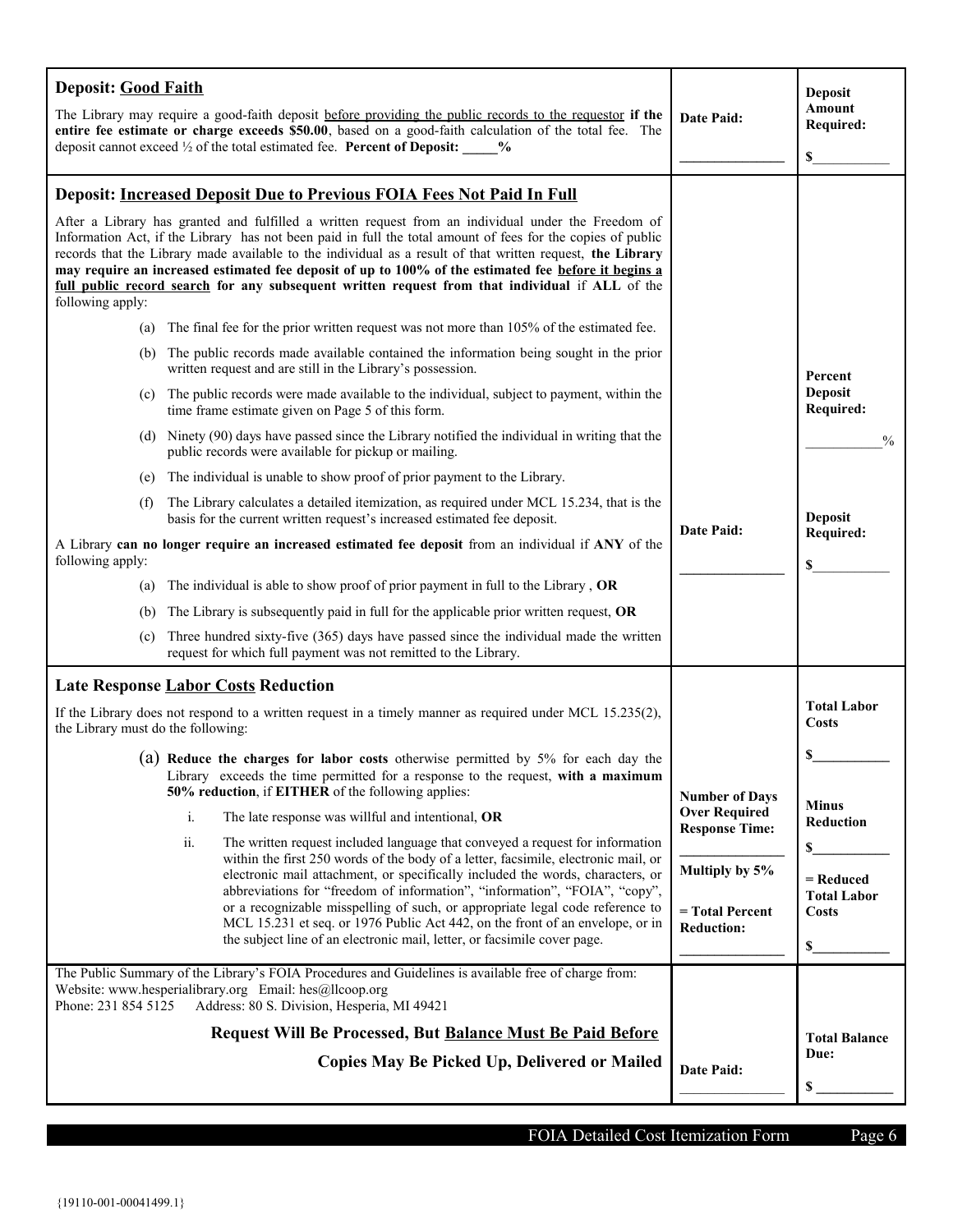# **ATTACHMENT C**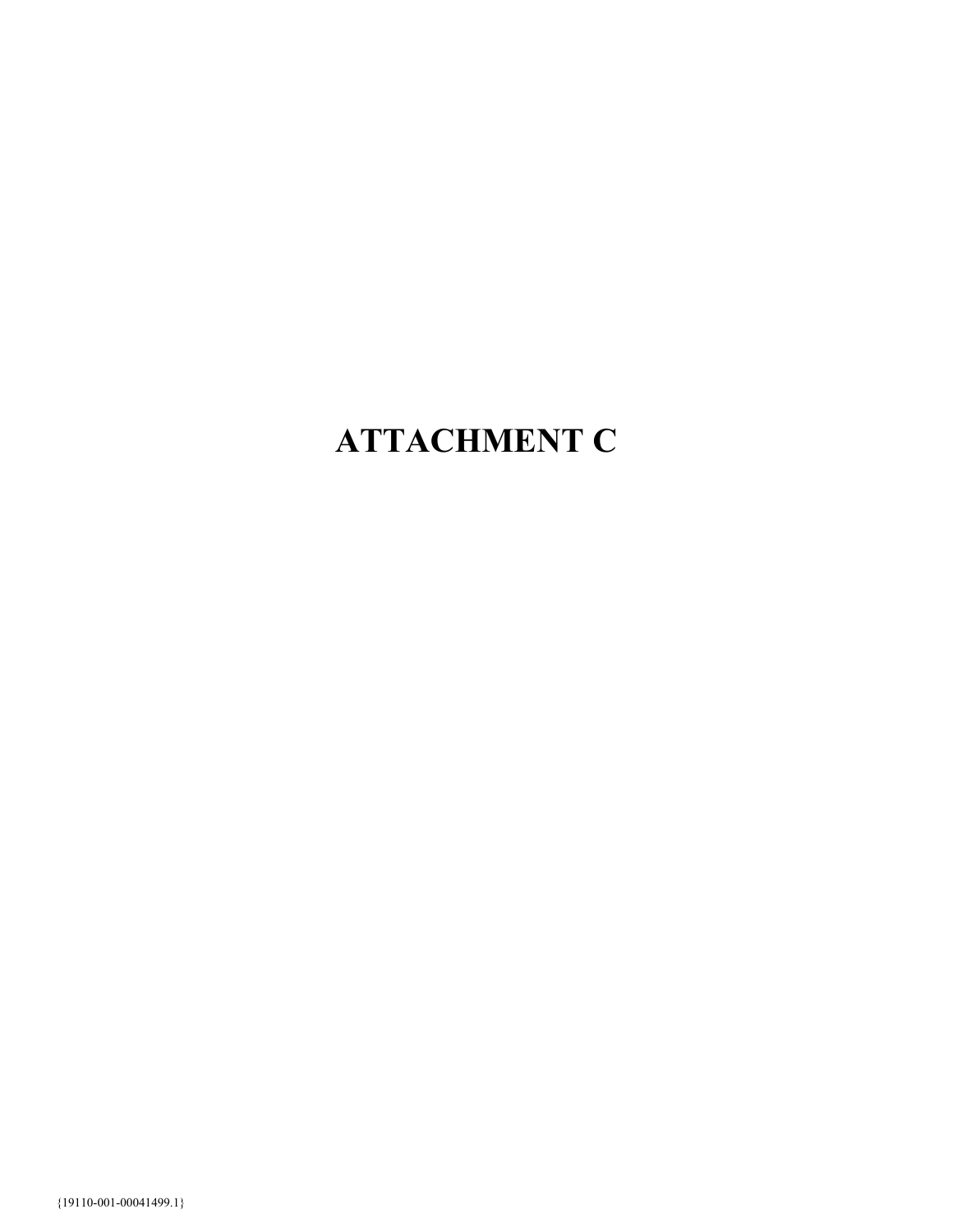**Extension Form**

# **Notice to Extend Response Time for FOIA Request Michigan Freedom of Information Act, Public Act 442 of 1976, MCL 15.231, et seq.**

| <b>Request No.:</b><br><b>Other Electronic Method</b> | Date Received:                                      | Check if received via: $\bullet$ Email $\bullet$ Fax $\bullet$                                                                                                                                                                                                                                     |  |
|-------------------------------------------------------|-----------------------------------------------------|----------------------------------------------------------------------------------------------------------------------------------------------------------------------------------------------------------------------------------------------------------------------------------------------------|--|
| Date of This Notice:                                  |                                                     | Date delivered to junk/spam folder:                                                                                                                                                                                                                                                                |  |
| Name                                                  | Phone                                               |                                                                                                                                                                                                                                                                                                    |  |
| Firm/Organization                                     |                                                     | Fax                                                                                                                                                                                                                                                                                                |  |
| Street                                                |                                                     | Email                                                                                                                                                                                                                                                                                              |  |
| City/Township                                         |                                                     | Zip<br>State                                                                                                                                                                                                                                                                                       |  |
| (Please Print or Type)                                |                                                     | Date discovered in junk/spam folder:                                                                                                                                                                                                                                                               |  |
| issued on regular basis<br>Email to address above     | ◆ Deliver on digital media provided by the Library: | <b>Request for:</b> $\bullet$ Copy $\bullet$ Certified copy $\bullet$ Record inspection<br>• Subscription to record<br><b>Delivery Method:</b> $\rightarrow$ Will pick up $\rightarrow$ Will make own copies onsite $\rightarrow$ Mail to address above                                            |  |
|                                                       |                                                     | <b>Record(s) You Requested:</b> (Listed here or see attached copy of original request)                                                                                                                                                                                                             |  |
|                                                       |                                                     | We are extending the date to respond to your FOIA request for no more than 10 business days, until<br>(month, day, year). Only one extension may be taken per FOIA request. If you have any<br>questions regarding this extension, contact the Library Director at the Hesperia Community Library. |  |
| of this act.                                          | <b>Estimated Time Frame to Provide Records:</b>     | (days or date)<br>The time frame estimate is nonbinding upon the Library, but the Library is providing the estimate in good<br>faith. Providing an estimated time frame does not relieve a public body from any of the other requirements                                                          |  |
|                                                       |                                                     | <b>Reason for Extension:</b>                                                                                                                                                                                                                                                                       |  |
|                                                       |                                                     |                                                                                                                                                                                                                                                                                                    |  |
|                                                       |                                                     |                                                                                                                                                                                                                                                                                                    |  |
|                                                       |                                                     |                                                                                                                                                                                                                                                                                                    |  |
|                                                       |                                                     |                                                                                                                                                                                                                                                                                                    |  |
|                                                       |                                                     |                                                                                                                                                                                                                                                                                                    |  |

 $\_$  , and the set of the set of the set of the set of the set of the set of the set of the set of the set of the set of the set of the set of the set of the set of the set of the set of the set of the set of the set of th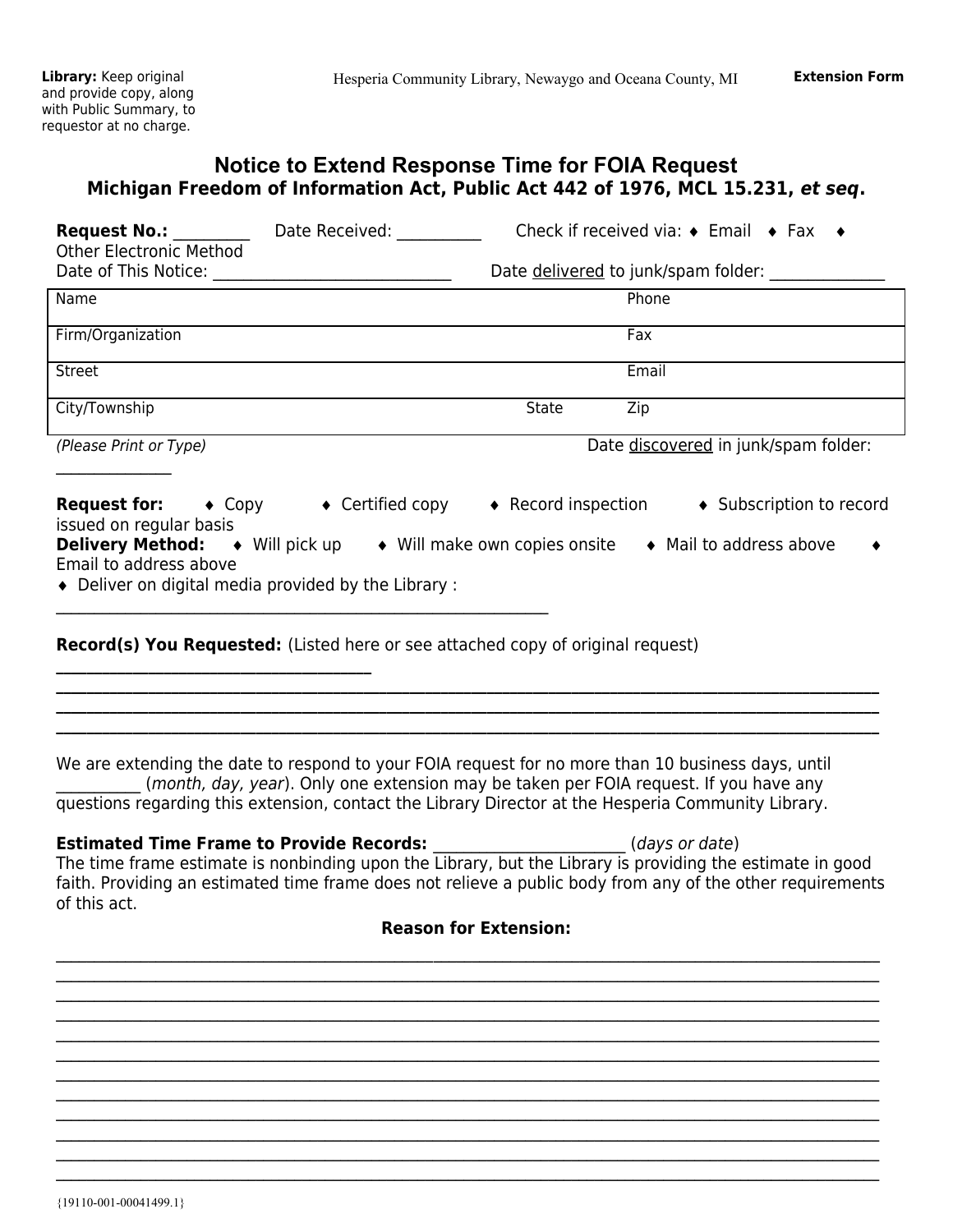{19110-001-00041499.1}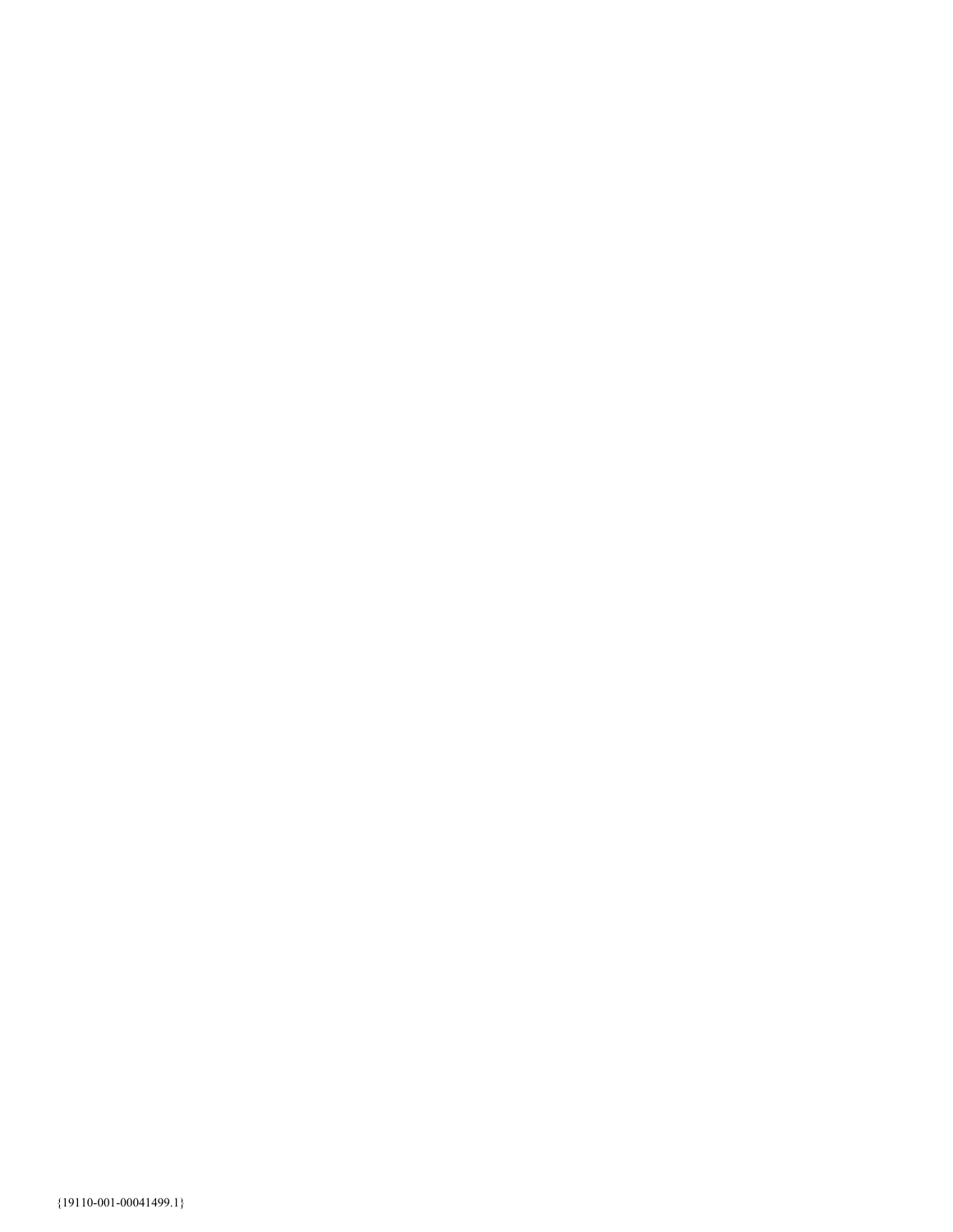**[This page left blank on purpose.]**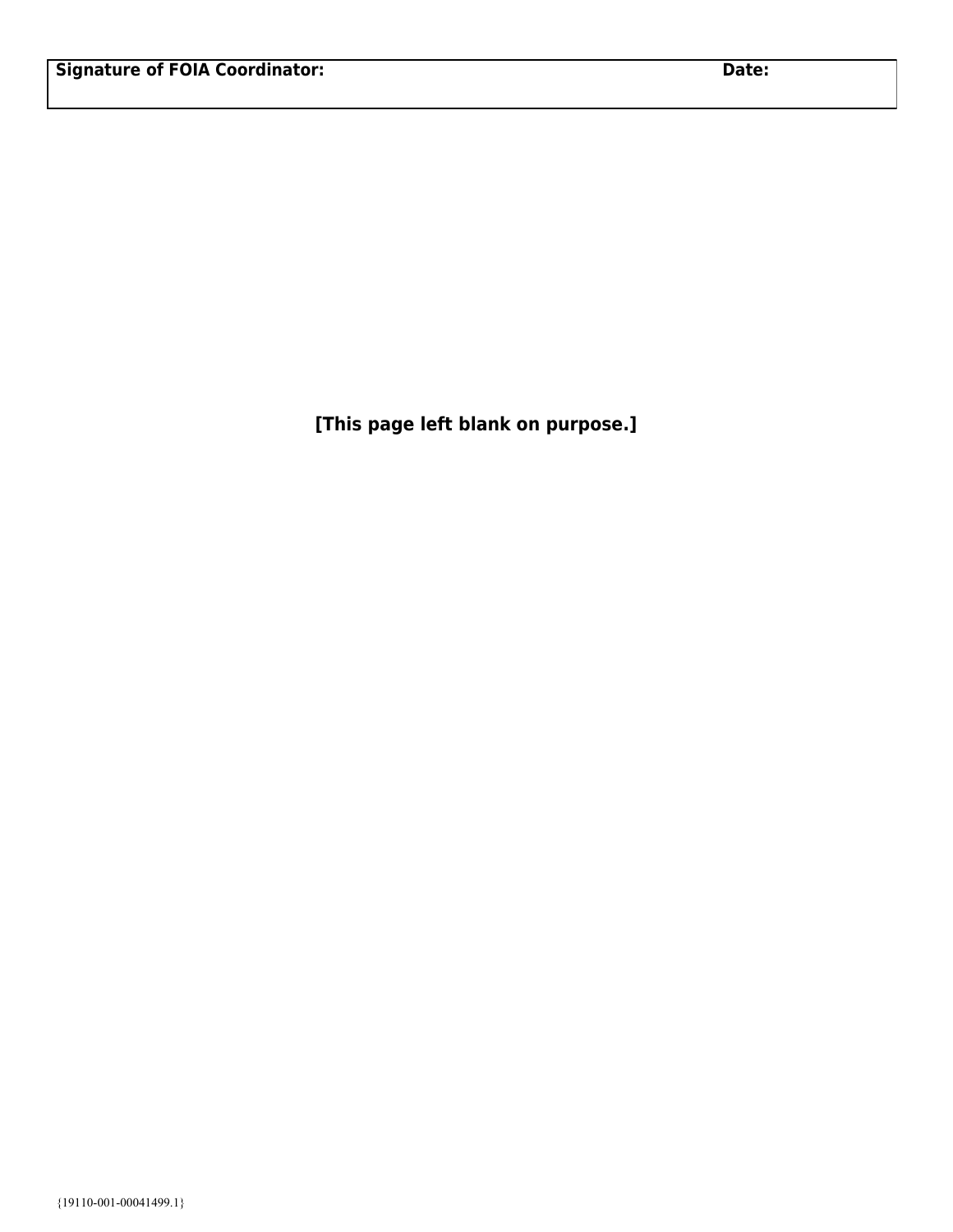# **ATTACHMENT D**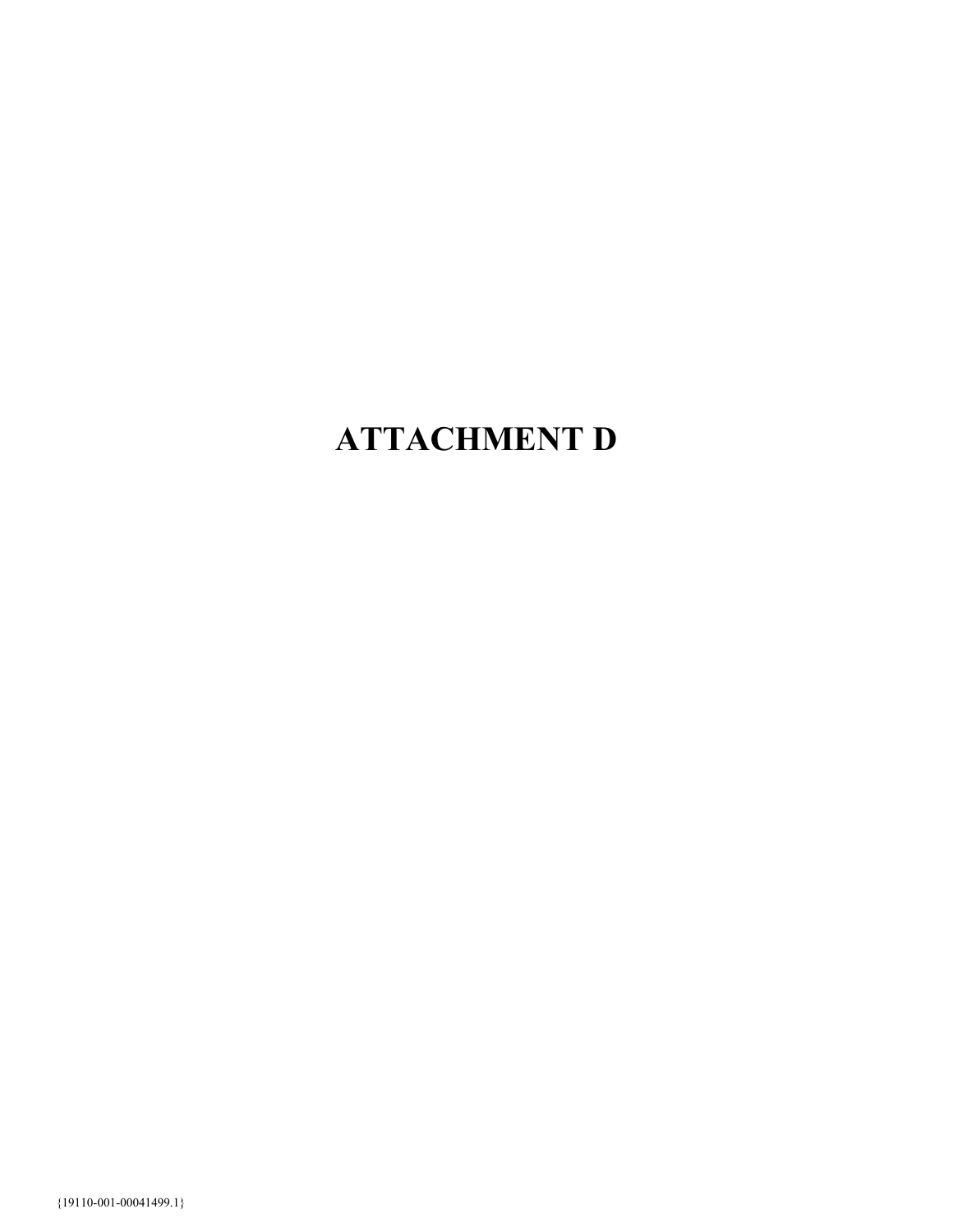# **Notice of Denial of FOIA Request Michigan Freedom of Information Act, Public Act 442 of 1976, MCL 15.231, et seq.**

| <b>Request No.:</b><br><b>Other Electronic Method</b><br>Date of This Notice:          | Date Received:                                                                         |       | Check if received via: $\bullet$ Email $\bullet$ Fax $\bullet$<br>Date delivered to junk/spam folder:                            |
|----------------------------------------------------------------------------------------|----------------------------------------------------------------------------------------|-------|----------------------------------------------------------------------------------------------------------------------------------|
| Name                                                                                   |                                                                                        |       | Phone                                                                                                                            |
| Firm/Organization                                                                      |                                                                                        |       | Fax                                                                                                                              |
| <b>Street</b>                                                                          |                                                                                        |       | Email                                                                                                                            |
| City/Township                                                                          |                                                                                        | State | Zip                                                                                                                              |
| (Please Print or Type)                                                                 |                                                                                        |       | Date discovered in junk/spam folder:                                                                                             |
| Request for: $\rightarrow$ Copy<br>issued on regular basis                             | $\bullet$ Certified copy                                                               |       | $\bullet$ Record inspection<br>♦ Subscription to record                                                                          |
| Email to address above<br>$\bullet$ Deliver on digital media provided by the Library : |                                                                                        |       | <b>Delivery Method:</b> $\rightarrow$ Will pick up $\rightarrow$ Will make own copies onsite $\rightarrow$ Mail to address above |
|                                                                                        | <b>Record(s) You Requested:</b> (Listed here or see attached copy of original request) |       |                                                                                                                                  |

**\_\_\_\_\_\_\_\_\_\_\_\_\_\_\_\_\_\_\_\_\_\_\_\_\_\_\_\_\_\_\_\_\_\_\_\_\_\_\_\_\_ \_\_\_\_\_\_\_\_\_\_\_\_\_\_\_\_\_\_\_\_\_\_\_\_\_\_\_\_\_\_\_\_\_\_\_\_\_\_\_\_\_\_\_\_\_\_\_\_\_\_\_\_\_\_\_\_\_\_\_\_\_\_\_\_\_\_\_\_\_\_\_\_\_\_\_\_\_\_\_\_\_\_\_\_\_\_\_\_\_\_\_\_\_\_\_\_\_\_\_\_\_\_\_\_\_\_\_**

◆ All OR ◆ Part of your request for records has been denied. Please refer to this form for an explanation. If you have any questions regarding this denial, contact the Library Director at the Hesperia Community Library.

**\_\_\_\_\_\_\_\_\_\_\_\_\_\_\_\_\_\_\_\_\_\_\_\_\_\_\_\_\_\_\_\_\_\_\_\_\_\_\_\_\_\_\_\_\_\_\_\_\_\_\_\_\_\_\_\_\_\_\_\_\_\_\_\_\_\_\_\_\_\_\_\_\_\_\_\_\_\_\_\_\_\_\_\_\_\_\_\_\_\_\_\_\_\_\_\_\_\_\_\_\_\_\_\_\_\_\_**

## **Reason for Denial:**

 **1. Exempt from Disclosure:** This item is exempt from disclosure under FOIA Section 13, Subsection (insert number), because:

 $\_$ 

 $\mathcal{L}_\text{max}$  , and the contribution of the contribution of the contribution of the contribution of the contribution of the contribution of the contribution of the contribution of the contribution of the contribution of t

 $\_$  **2. Record Does Not Exist:** This item does not exist under the name provided in your request or by another name reasonably known to the Library. A certificate that the public record does not exist under the name given is attached. If you believe this record does exist, provide a description that will enable us to locate the record:  $\Box$ 

 3. **Redaction:** A portion of the requested record had to be separated or deleted (redacted) as it is exempt under FOIA Section 13, Subsection \_\_\_\_\_\_\_\_ (insert number), because:

 $\_$ 

 $\_$ 

 $\_$  , and the set of the set of the set of the set of the set of the set of the set of the set of the set of the set of the set of the set of the set of the set of the set of the set of the set of the set of the set of th

A brief description of the information that had to be separated or deleted:

 $\mathcal{L}_\text{max} = \mathcal{L}_\text{max} = \mathcal{L}_\text{max} = \mathcal{L}_\text{max} = \mathcal{L}_\text{max} = \mathcal{L}_\text{max} = \mathcal{L}_\text{max} = \mathcal{L}_\text{max} = \mathcal{L}_\text{max} = \mathcal{L}_\text{max} = \mathcal{L}_\text{max} = \mathcal{L}_\text{max} = \mathcal{L}_\text{max} = \mathcal{L}_\text{max} = \mathcal{L}_\text{max} = \mathcal{L}_\text{max} = \mathcal{L}_\text{max} = \mathcal{L}_\text{max} = \mathcal{$ 

 $\mathcal{L}_\text{G}$ 

**Denial Form**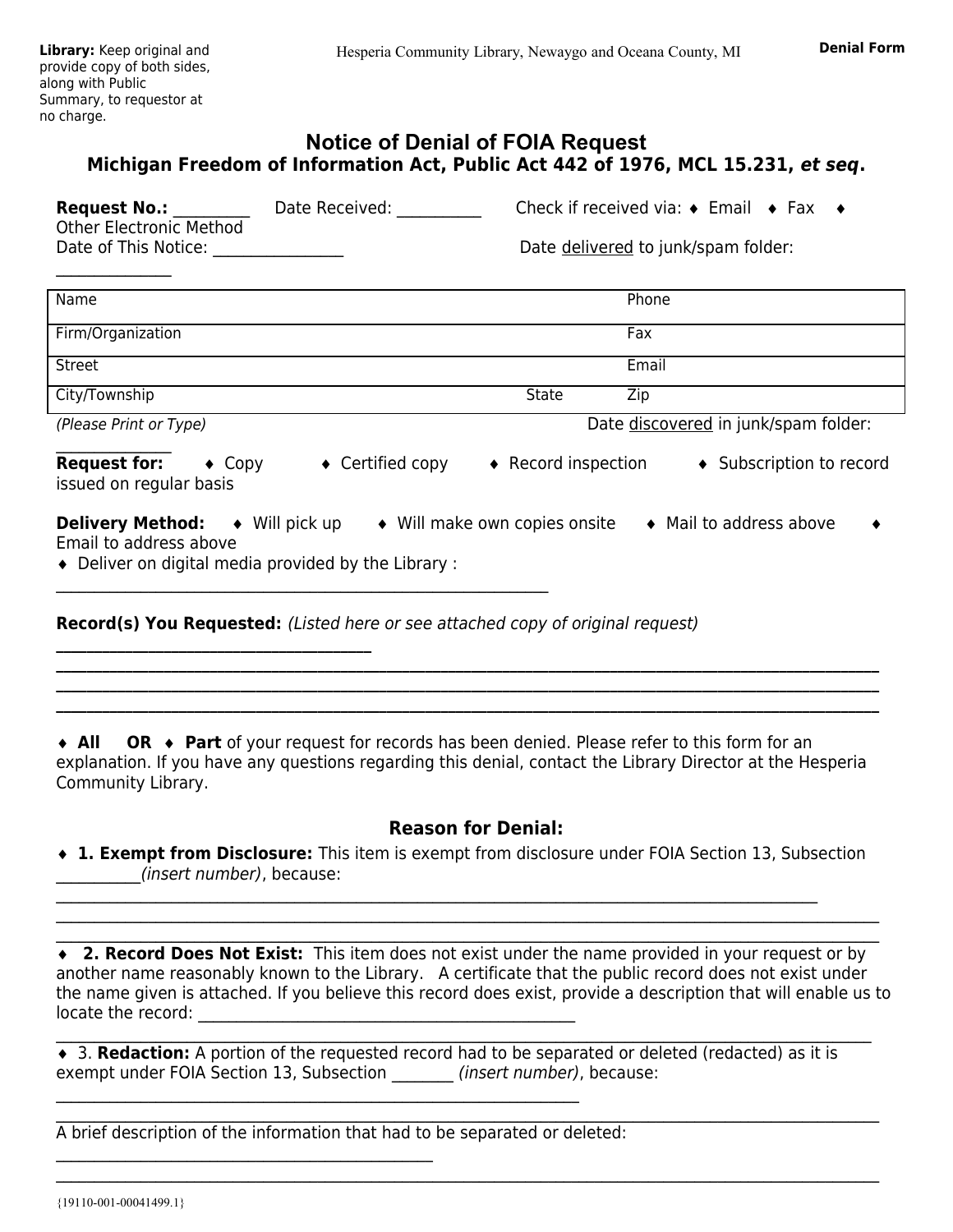## **Notice of Requestor's Right to Seek Judicial Review**

 $\_$ 

You are entitled under Section 10 of the Michigan Freedom of Information Act, MCL 15.240, to appeal this denial to the Library Board to commence an action in the Circuit Court to compel disclosure of the requested records if you believe they were wrongfully withheld from disclosure. If, after judicial review, the court determines that the Library has not complied with MCL 15.235 in making this denial and orders disclosure of all or a portion of a public record, you have the right to receive attorneys' fees and damages as provided in MCL 15.240. (See back of this form for additional information on your rights.)

**Signature of FOIA Coordinator: Date:**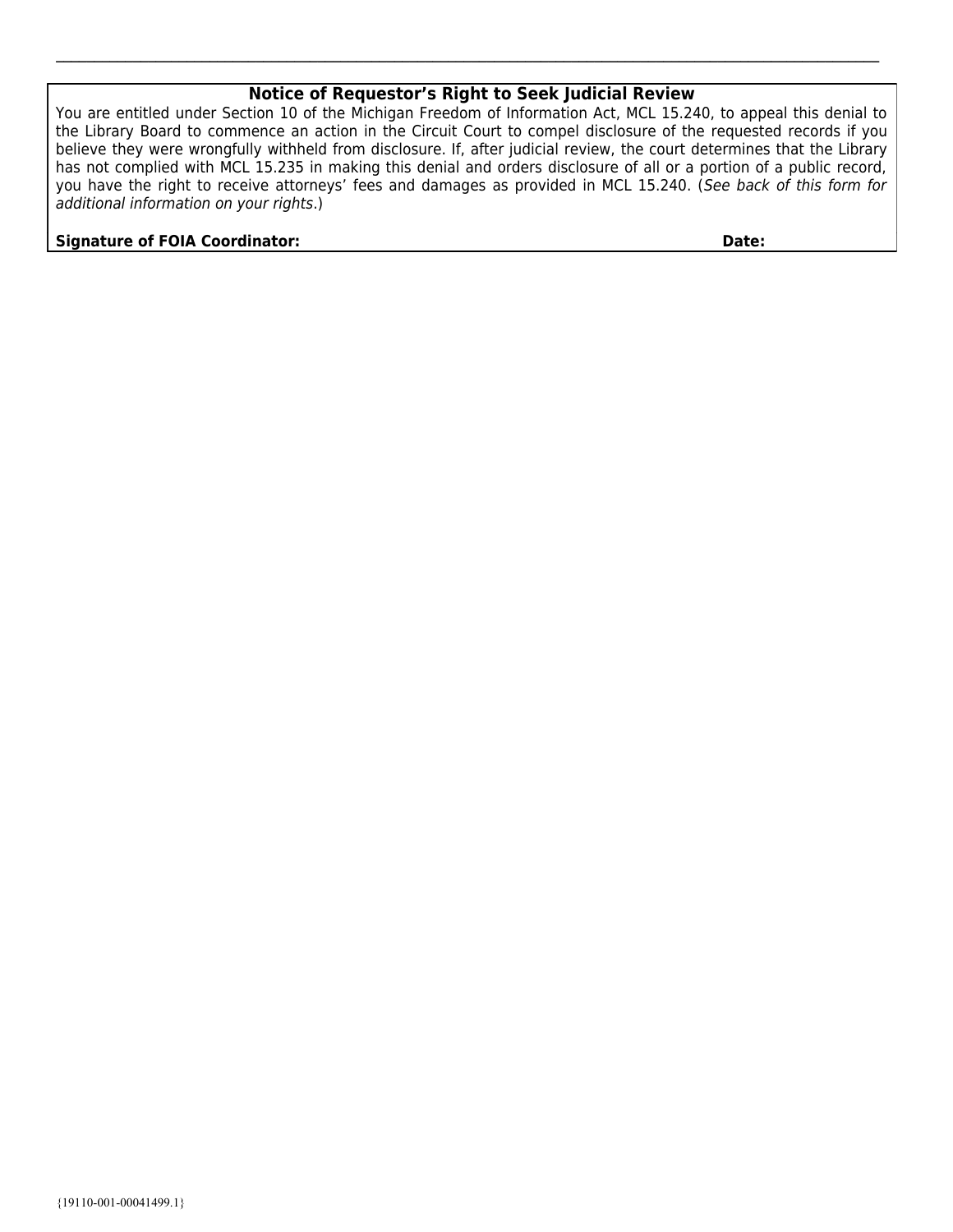### **FREEDOM OF INFORMATION ACT (EXCERPT) Act 442 of 1976**

**15.240.amended Options by requesting person; appeal; actions by public body; receipt of written appeal; judicial review; civil action; venue; de novo proceeding; burden of proof; private view of public record; contempt; assignment of action or appeal for hearing, trial, or argument; attorneys' fees, costs, and disbursements; assessment of award; damages.** Sec. 10.

(1) If a public body makes a final determination to deny all or a portion of a request, the requesting person

may do 1 of the following at his or her option: (a) Submit to the head of the public body a written appeal that specifically states the word "appeal" and identifies the reason or reasons for reversal of the denial.

(b) Commence a civil action in the circuit court, or if the decision of a state public body is at issue, the court of claims, to compel the public body's disclosure of the public records within 180 days after a public body's final determination to deny a request.

(2) Within 10 business days after receiving a written appeal pursuant to subsection (1)(a), the head of a public body shall do 1 of the following:

(a) Reverse the disclosure denial.

(b) Issue a written notice to the requesting person upholding the disclosure denial.

(c) Reverse the disclosure denial in part and issue a written notice to the requesting person upholding the disclosure denial in part.

(d) Under unusual circumstances, issue a notice extending for not more than 10 business days the period during which the head of the public body shall respond to the written appeal. The head of a public body shall not issue more than 1 notice of extension for a particular written appeal.

(3) A board or commission that is the head of a public body is not considered to have received a written appeal under subsection (2) until the first regularly scheduled meeting of that board or commission following submission of the written appeal under subsection (1)(a). If the head of the public body fails to respond to a written appeal pursuant to subsection (2), or if the head of the public body upholds all or a portion of the disclosure denial that is the subject of the written appeal, the requesting person may seek judicial review of the nondisclosure by commencing a civil action under subsection (1)(b).

(4) In an action commenced under subsection (1)(b), a court that determines a public record is not exempt from disclosure shall order the public body to cease withholding or to produce all or a portion of a public record wrongfully withheld, regardless of the location of the public record. Venue for an action against a local public body is proper in the circuit court for the county in which the public record or an office of the public body is located has venue over the action. The court shall determine the matter de novo and the burden is on the public body to sustain its denial. The court, on its own motion, may view the public record in controversy in private before reaching a decision. Failure to comply with an order of the court may be punished as contempt of court.

(5) An action commenced under this section and an appeal from an action commenced under this section shall be assigned for hearing and trial or for argument at the earliest practicable date and expedited in every way.

(6) If a person asserting the right to inspect, copy, or receive a copy of all or a portion of a public record prevails in an action commenced under this section, the court shall award reasonable attorneys' fees, costs, and disbursements. If the person or public body prevails in part, the court may, in its discretion, award all or an appropriate portion of reasonable attorneys' fees, costs, and disbursements. The award shall be assessed against the public body liable for damages under subsection (7).

(7) If the court determines in an action commenced under this section that the public body has arbitrarily and capriciously violated this act by refusal or delay in disclosing or providing copies of a public record, the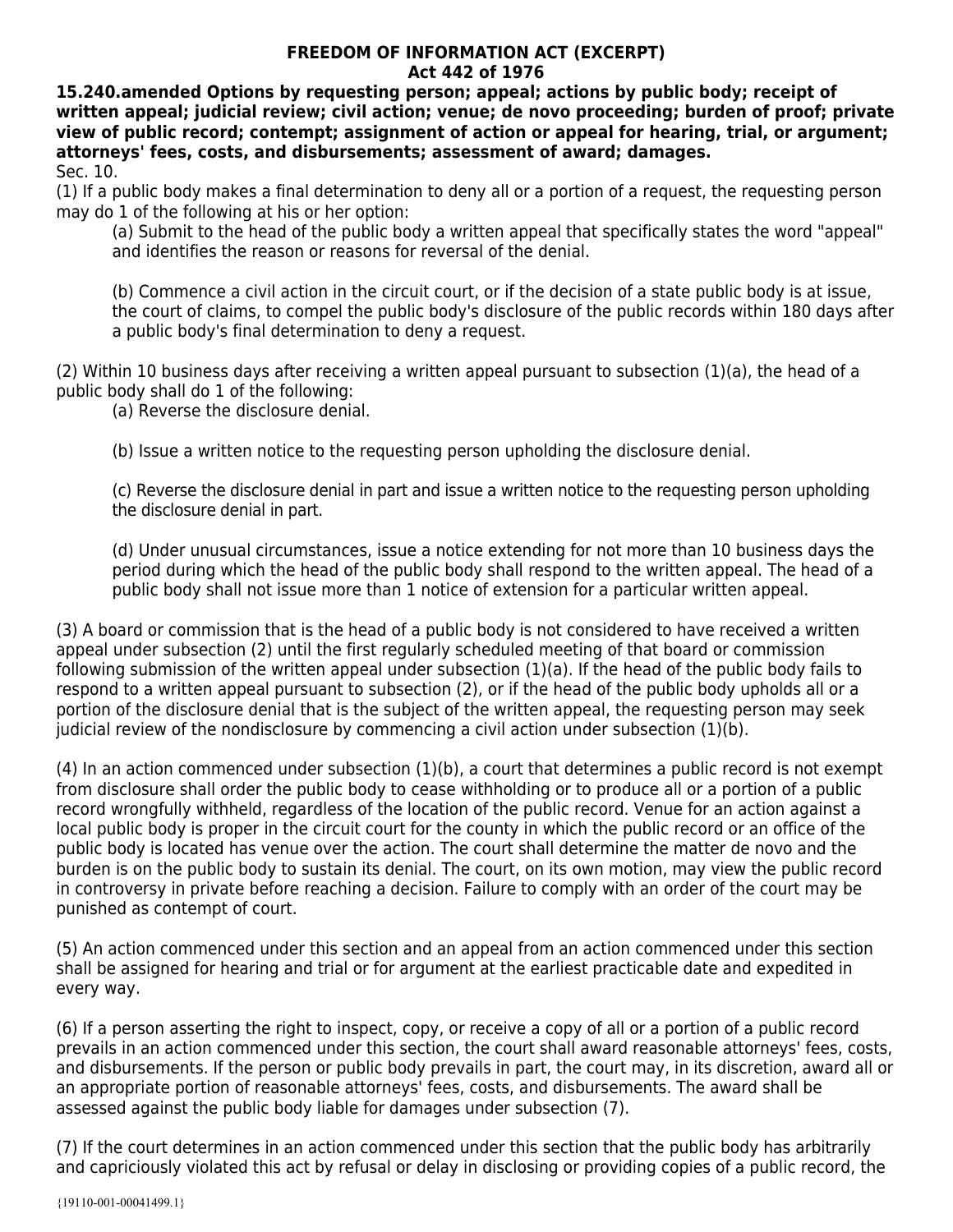court shall order the public body to pay a civil fine of \$1,000.00, which shall be deposited into the general fund of the state treasury. The court shall award, in addition to any actual or compensatory damages, punitive damages in the amount of \$1,000.00 to the person seeking the right to inspect or receive a copy of a public record. The damages shall not be assessed against an individual, but shall be assessed against the next succeeding public body that is not an individual and that kept or maintained the public record as part of its public function.

**History:** 1976, Act 442, Eff. Apr. 13, 1977 ;-- Am. 1978, Act 329, Imd. Eff. July 11, 1978 ;-- Am. 1996, Act 553, Eff. Mar. 31, 1997 ;-- Am. 2014, Act 563, Eff. July 1, 2015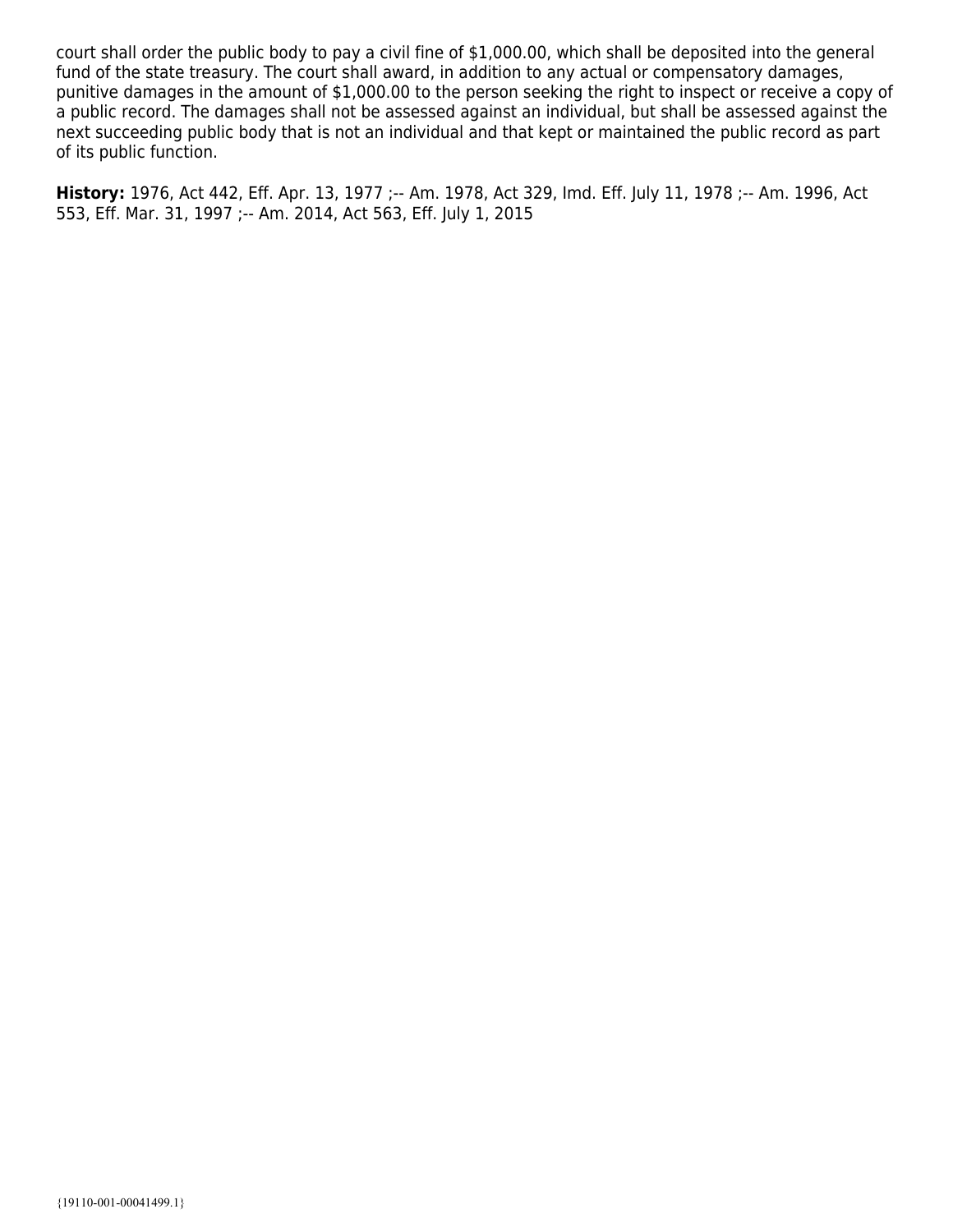# **ATTACHMENT E**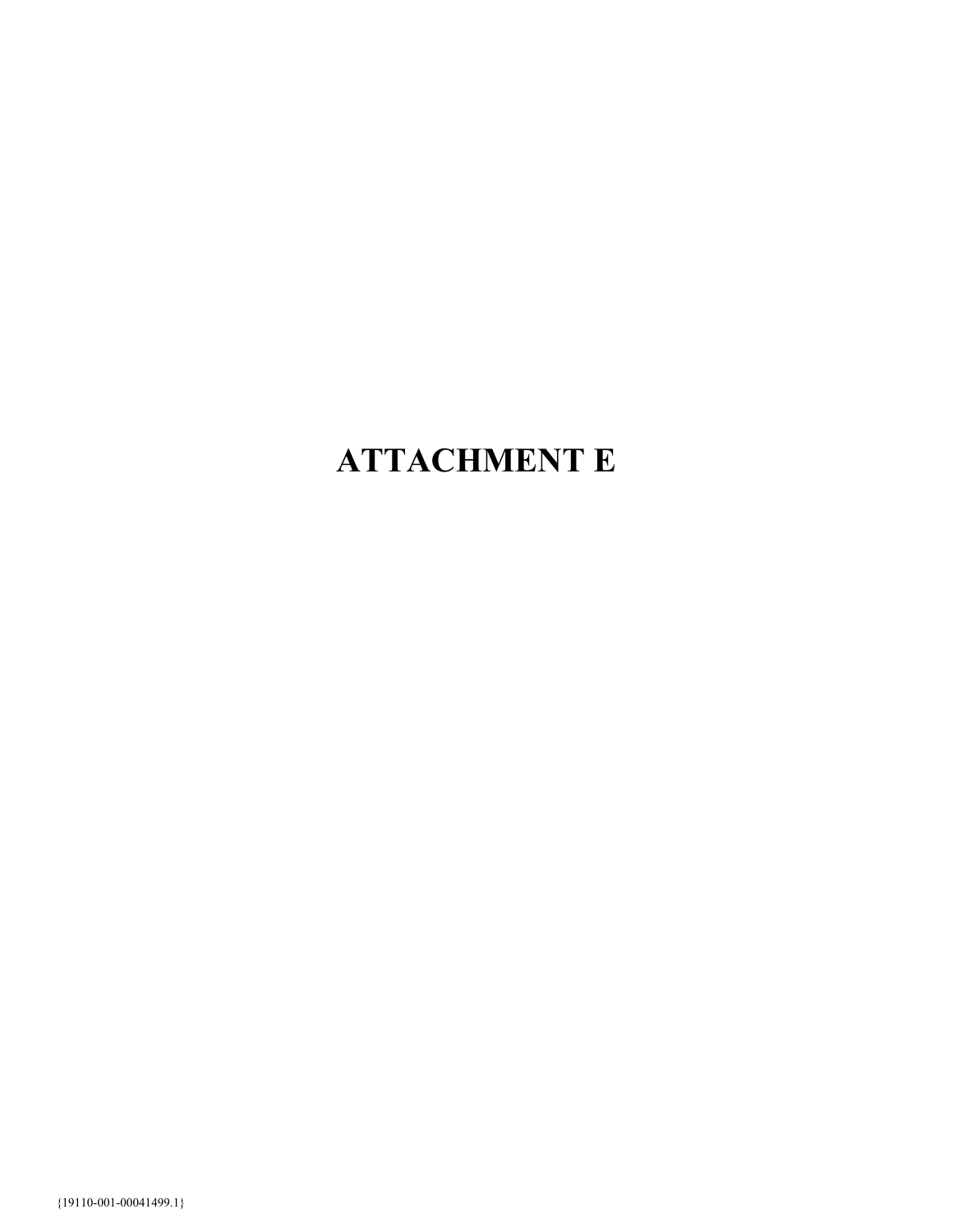# **FOIA Appeal Form—To Appeal a Denial of Records Michigan Freedom of Information Act, Public Act 442 of 1976, MCL 15.231, et seq.**

| <b>Request No.:</b><br><b>Other Electronic Method</b>                          | Date Received:                                                                               |                                     | Check if received via: $\bullet$ Email $\bullet$ Fax $\bullet$ |  |
|--------------------------------------------------------------------------------|----------------------------------------------------------------------------------------------|-------------------------------------|----------------------------------------------------------------|--|
| Date of This Notice:                                                           |                                                                                              | Date delivered to junk/spam folder: |                                                                |  |
| Name                                                                           |                                                                                              | Phone                               |                                                                |  |
| Firm/Organization                                                              |                                                                                              | Fax                                 |                                                                |  |
| <b>Street</b>                                                                  |                                                                                              | Email                               |                                                                |  |
| City/Township                                                                  |                                                                                              | <b>State</b>                        | Zip                                                            |  |
| (Please Print or Type)                                                         |                                                                                              |                                     | Date discovered in junk/spam folder:                           |  |
| <b>Request for:</b><br>$\triangle$ Copy<br>issued on regular basis             | $\bullet$ Certified copy                                                                     | $\bullet$ Record inspection         | ♦ Subscription to record                                       |  |
| Email to address above<br>◆ Deliver on digital media provided by the Library : | <b>Delivery Method:</b> $\rightarrow$ Will pick up $\rightarrow$ Will make own copies onsite |                                     | ◆ Mail to address above                                        |  |
|                                                                                | <b>Record(s) You Requested:</b> (Listed here or see attached copy of original request)       |                                     |                                                                |  |

#### **Reason(s) for Appeal:**

 $\_$  ,  $\_$  ,  $\_$  ,  $\_$  ,  $\_$  ,  $\_$  ,  $\_$  ,  $\_$  ,  $\_$  ,  $\_$  ,  $\_$  ,  $\_$  ,  $\_$  ,  $\_$  ,  $\_$  ,  $\_$  ,  $\_$  ,  $\_$  ,  $\_$  ,  $\_$  ,  $\_$  ,  $\_$  ,  $\_$  ,  $\_$  ,  $\_$  ,  $\_$  ,  $\_$  ,  $\_$  ,  $\_$  ,  $\_$  ,  $\_$  ,  $\_$  ,  $\_$  ,  $\_$  ,  $\_$  ,  $\_$  ,  $\_$  ,

 $\_$  ,  $\_$  ,  $\_$  ,  $\_$  ,  $\_$  ,  $\_$  ,  $\_$  ,  $\_$  ,  $\_$  ,  $\_$  ,  $\_$  ,  $\_$  ,  $\_$  ,  $\_$  ,  $\_$  ,  $\_$  ,  $\_$  ,  $\_$  ,  $\_$  ,  $\_$  ,  $\_$  ,  $\_$  ,  $\_$  ,  $\_$  ,  $\_$  ,  $\_$  ,  $\_$  ,  $\_$  ,  $\_$  ,  $\_$  ,  $\_$  ,  $\_$  ,  $\_$  ,  $\_$  ,  $\_$  ,  $\_$  ,  $\_$  ,

**\_\_\_\_\_\_\_\_\_\_\_\_\_\_\_\_\_\_\_\_\_\_\_\_\_\_\_\_\_\_\_\_\_\_\_\_\_\_\_\_\_\_\_\_\_\_\_\_\_\_\_\_\_\_\_\_\_\_\_\_\_\_\_\_\_\_\_\_\_\_\_\_\_\_\_\_\_\_\_\_\_\_\_\_\_\_\_\_\_\_\_\_\_\_\_\_\_\_\_\_\_\_\_\_\_\_\_\_\_\_\_\_\_\_\_\_\_\_ \_\_\_\_\_\_\_\_\_\_\_\_\_\_\_\_\_\_\_\_\_\_\_\_\_\_\_\_\_\_\_\_\_\_\_\_\_\_\_\_\_\_\_\_\_\_\_\_\_\_\_\_\_\_\_\_\_\_\_\_\_\_\_\_\_\_\_\_\_\_\_\_\_\_\_\_\_\_\_\_\_\_\_\_\_\_\_\_\_\_\_\_\_\_\_\_\_\_\_\_\_\_\_\_\_\_\_\_\_\_\_\_\_\_\_\_\_\_**

The appeal must identify the reason(s) for the denial. You may use this form or attach additional sheets:

#### **Requestor's Signature:** \_\_\_\_\_\_\_\_\_\_\_\_\_\_\_\_\_\_\_\_\_\_\_\_\_\_\_\_\_\_\_\_\_\_\_\_\_\_\_\_\_\_\_\_\_\_\_\_\_\_\_\_\_\_\_\_\_\_\_\_\_\_\_\_\_\_\_\_\_\_\_\_\_\_\_\_\_\_**Date:**

#### **Library Response:**

The Library Board must provide a response within 10 business days after receiving this appeal, including a determination or taking one 10-day extension. The Library Board is not considered to have received this appeal until the first regularly scheduled meeting of the Library Board following submission of this appeal.

**Library Board Extension:** We are extending the date to respond to your FOIA fee appeal for no more than 10 business days, until \_\_\_\_\_\_\_\_\_\_\_\_\_\_\_\_(month, day, year). Only one extension may be taken per FOIA appeal. Unusual circumstances warranting extension:

### If you have any questions regarding this extension, contact:

\_\_\_\_\_\_\_\_\_\_\_\_\_\_\_\_\_\_\_\_\_\_\_\_\_\_\_\_\_\_\_\_\_\_\_\_\_\_\_\_\_\_\_\_\_\_\_\_\_\_\_\_\_\_\_\_\_\_\_\_\_\_\_\_\_\_\_\_\_\_

**\_\_\_\_\_\_\_\_\_\_\_\_\_\_\_\_\_\_\_\_\_\_\_\_\_\_\_\_\_\_\_\_\_\_\_\_\_\_\_\_\_\_\_\_\_\_\_\_\_\_\_\_**

#### **Library Board Determination:**

 $\_$  ,  $\_$  ,  $\_$  ,  $\_$  ,  $\_$  ,  $\_$  ,  $\_$  ,  $\_$  ,  $\_$  ,  $\_$  ,  $\_$  ,  $\_$  ,  $\_$  ,  $\_$  ,  $\_$  ,  $\_$  ,  $\_$  ,  $\_$  ,  $\_$  ,  $\_$  ,  $\_$  ,  $\_$  ,  $\_$  ,  $\_$  ,  $\_$  ,  $\_$  ,  $\_$  ,  $\_$  ,  $\_$  ,  $\_$  ,  $\_$  ,  $\_$  ,  $\_$  ,  $\_$  ,  $\_$  ,  $\_$  ,  $\_$  ,

 $\_$  ,  $\_$  ,  $\_$  ,  $\_$  ,  $\_$  ,  $\_$  ,  $\_$  ,  $\_$  ,  $\_$  ,  $\_$  ,  $\_$  ,  $\_$  ,  $\_$  ,  $\_$  ,  $\_$  ,  $\_$  ,  $\_$  ,  $\_$  ,  $\_$  ,  $\_$  ,  $\_$  ,  $\_$  ,  $\_$  ,  $\_$  ,  $\_$  ,  $\_$  ,  $\_$  ,  $\_$  ,  $\_$  ,  $\_$  ,  $\_$  ,  $\_$  ,  $\_$  ,  $\_$  ,  $\_$  ,  $\_$  ,  $\_$  ,

◆ Denial Reversed → Denial Upheld → Denial Reversed in Part and Upheld in Part The following previously denied records will be released:

 $\mathcal{L}_\mathcal{L} = \{ \mathcal{L}_\mathcal{L} = \{ \mathcal{L}_\mathcal{L} = \{ \mathcal{L}_\mathcal{L} = \{ \mathcal{L}_\mathcal{L} = \{ \mathcal{L}_\mathcal{L} = \{ \mathcal{L}_\mathcal{L} = \{ \mathcal{L}_\mathcal{L} = \{ \mathcal{L}_\mathcal{L} = \{ \mathcal{L}_\mathcal{L} = \{ \mathcal{L}_\mathcal{L} = \{ \mathcal{L}_\mathcal{L} = \{ \mathcal{L}_\mathcal{L} = \{ \mathcal{L}_\mathcal{L} = \{ \mathcal{L}_\mathcal{$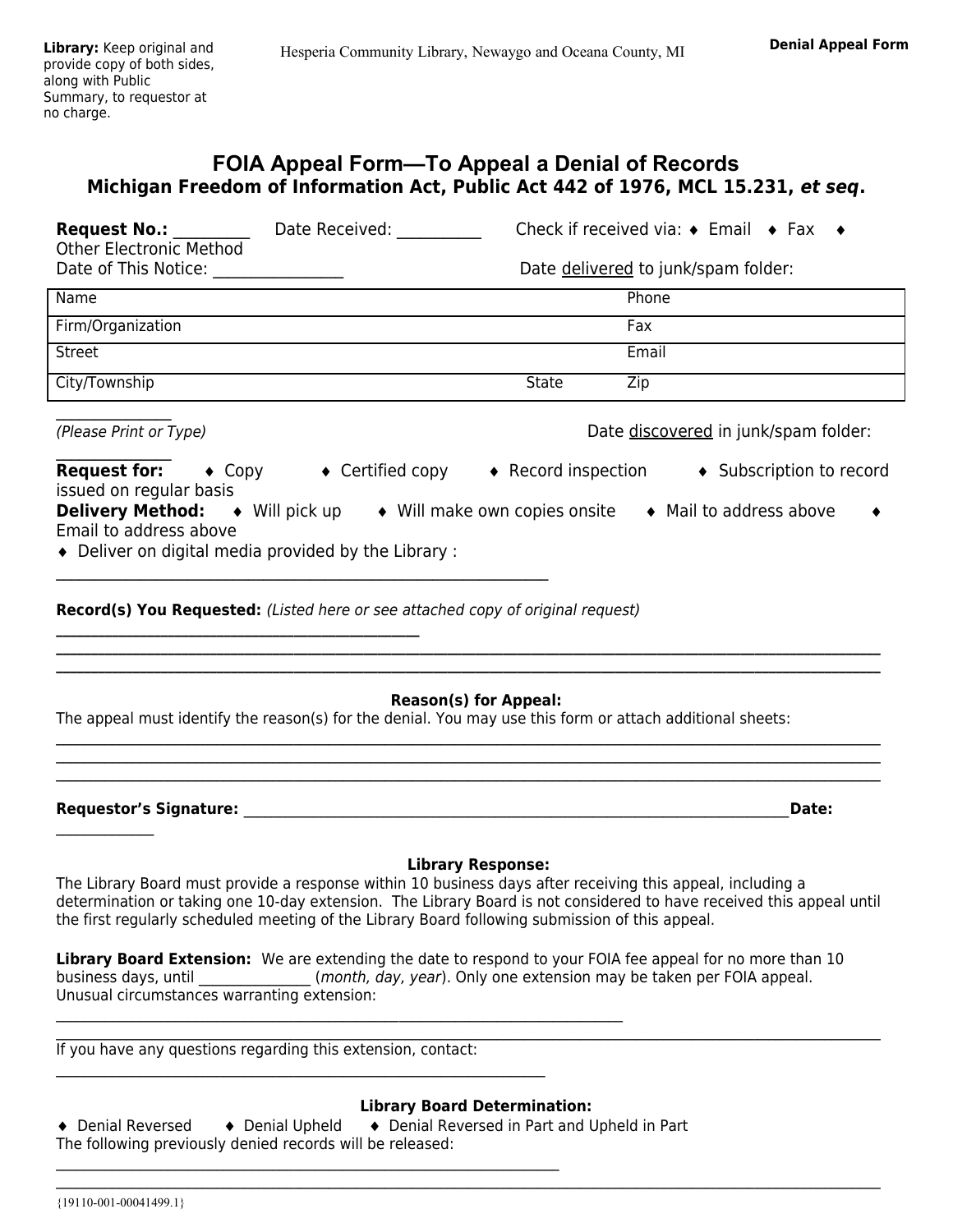## **Notice of Requestor's Right to Seek Judicial Review**

 $\_$  ,  $\_$  ,  $\_$  ,  $\_$  ,  $\_$  ,  $\_$  ,  $\_$  ,  $\_$  ,  $\_$  ,  $\_$  ,  $\_$  ,  $\_$  ,  $\_$  ,  $\_$  ,  $\_$  ,  $\_$  ,  $\_$  ,  $\_$  ,  $\_$  ,  $\_$  ,  $\_$  ,  $\_$  ,  $\_$  ,  $\_$  ,  $\_$  ,  $\_$  ,  $\_$  ,  $\_$  ,  $\_$  ,  $\_$  ,  $\_$  ,  $\_$  ,  $\_$  ,  $\_$  ,  $\_$  ,  $\_$  ,  $\_$  ,  $\_$  ,  $\_$  ,  $\_$  ,  $\_$  ,  $\_$  ,  $\_$  ,  $\_$  ,  $\_$  ,  $\_$  ,  $\_$  ,  $\_$  ,  $\_$  ,  $\_$  ,  $\_$  ,  $\_$  ,  $\_$  ,  $\_$  ,  $\_$  ,  $\_$  ,  $\_$  ,  $\_$  ,  $\_$  ,  $\_$  ,  $\_$  ,  $\_$  ,  $\_$  ,  $\_$  ,  $\_$  ,  $\_$  ,  $\_$  ,  $\_$  ,  $\_$  ,  $\_$  ,  $\_$  ,  $\_$  ,  $\_$  ,  $\_$  ,

With or without the Library Board's determination on this appeal, you are entitled under Section 10 of the Michigan Freedom of Information Act, MCL 15.240, to commence an action in the Circuit Court to compel disclosure of the requested records if you believe they were wrongfully withheld from disclosure. If, after judicial review, the court determines that the Library has not complied with MCL 15.235 in making this denial and orders disclosure of all or a portion of a public record, you have the right to receive attorneys' fees and damages as provided in MCL 15.240. (See back of this form for additional information on your rights.)

## **Signature of FOIA Coordinator: Date:**

## **FREEDOM OF INFORMATION ACT (EXCERPT) Act 442 of 1976**

**15.240.amended Options by requesting person; appeal; actions by public body; receipt of written appeal; judicial review; civil action; venue; de novo proceeding; burden of proof; private view of public record; contempt; assignment of action or appeal for hearing, trial, or argument; attorneys' fees, costs, and disbursements; assessment of award; damages.** Sec. 10.

(1) If a public body makes a final determination to deny all or a portion of a request, the requesting person may do 1 of the following at his or her option:

(a) Submit to the head of the public body a written appeal that specifically states the word "appeal" and identifies the reason or reasons for reversal of the denial.

(b) Commence a civil action in the circuit court, or if the decision of a state public body is at issue, the court of claims, to compel the public body's disclosure of the public records within 180 days after a public body's final determination to deny a request.

(2) Within 10 business days after receiving a written appeal pursuant to subsection (1)(a), the head of a public body shall do 1 of the following:

(a) Reverse the disclosure denial.

(b) Issue a written notice to the requesting person upholding the disclosure denial.

(c) Reverse the disclosure denial in part and issue a written notice to the requesting person upholding the disclosure denial in part.

(d) Under unusual circumstances, issue a notice extending for not more than 10 business days the period during which the head of the public body shall respond to the written appeal. The head of a public body shall not issue more than 1 notice of extension for a particular written appeal.

(3) A board or commission that is the head of a public body is not considered to have received a written appeal under subsection (2) until the first regularly scheduled meeting of that board or commission following submission of the written appeal under subsection (1)(a). If the head of the public body fails to respond to a written appeal pursuant to subsection (2), or if the head of the public body upholds all or a portion of the disclosure denial that is the subject of the written appeal, the requesting person may seek judicial review of the nondisclosure by commencing a civil action under subsection (1)(b).

(4) In an action commenced under subsection (1)(b), a court that determines a public record is not exempt from disclosure shall order the public body to cease withholding or to produce all or a portion of a public record wrongfully withheld, regardless of the location of the public record. Venue for an action against a local public body is proper in the circuit court for the county in which the public record or an office of the public body is located has venue over the action. The court shall determine the matter de novo and the burden is on the public body to sustain its denial. The court, on its own motion, may view the public record in controversy in private before reaching a decision. Failure to comply with an order of the court may be punished as contempt of court.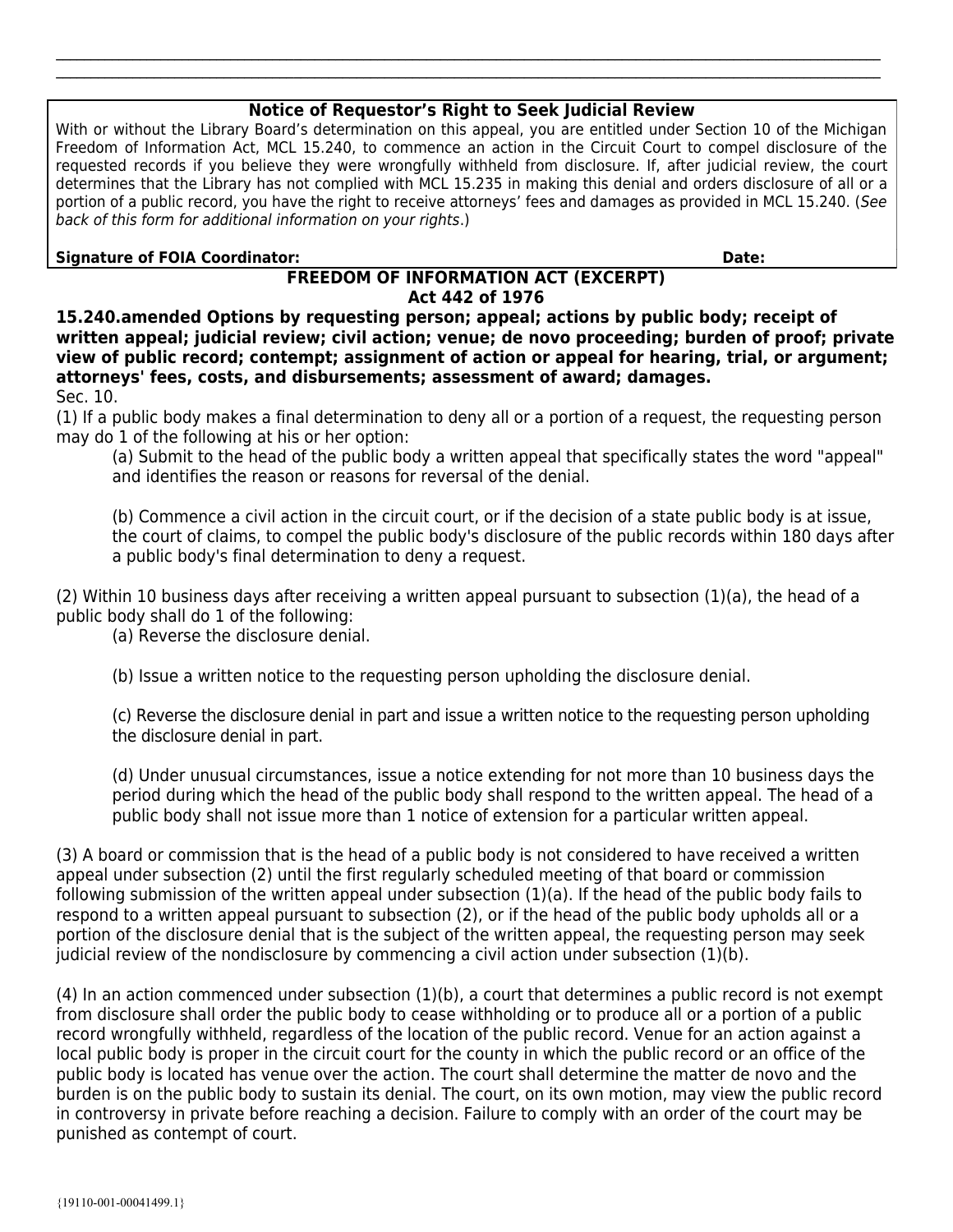(5) An action commenced under this section and an appeal from an action commenced under this section shall be assigned for hearing and trial or for argument at the earliest practicable date and expedited in every way.

(6) If a person asserting the right to inspect, copy, or receive a copy of all or a portion of a public record prevails in an action commenced under this section, the court shall award reasonable attorneys' fees, costs, and disbursements. If the person or public body prevails in part, the court may, in its discretion, award all or an appropriate portion of reasonable attorneys' fees, costs, and disbursements. The award shall be assessed against the public body liable for damages under subsection (7).

(7) If the court determines in an action commenced under this section that the public body has arbitrarily and capriciously violated this act by refusal or delay in disclosing or providing copies of a public record, the court shall order the public body to pay a civil fine of \$1,000.00, which shall be deposited into the general fund of the state treasury. The court shall award, in addition to any actual or compensatory damages, punitive damages in the amount of \$1,000.00 to the person seeking the right to inspect or receive a copy of a public record. The damages shall not be assessed against an individual, but shall be assessed against the next succeeding public body that is not an individual and that kept or maintained the public record as part of its public function.

**History:** 1976, Act 442, Eff. Apr. 13, 1977 ;-- Am. 1978, Act 329, Imd. Eff. July 11, 1978 ;-- Am. 1996, Act 553, Eff. Mar. 31, 1997 ;-- Am. 2014, Act 563, Eff. July 1, 2015.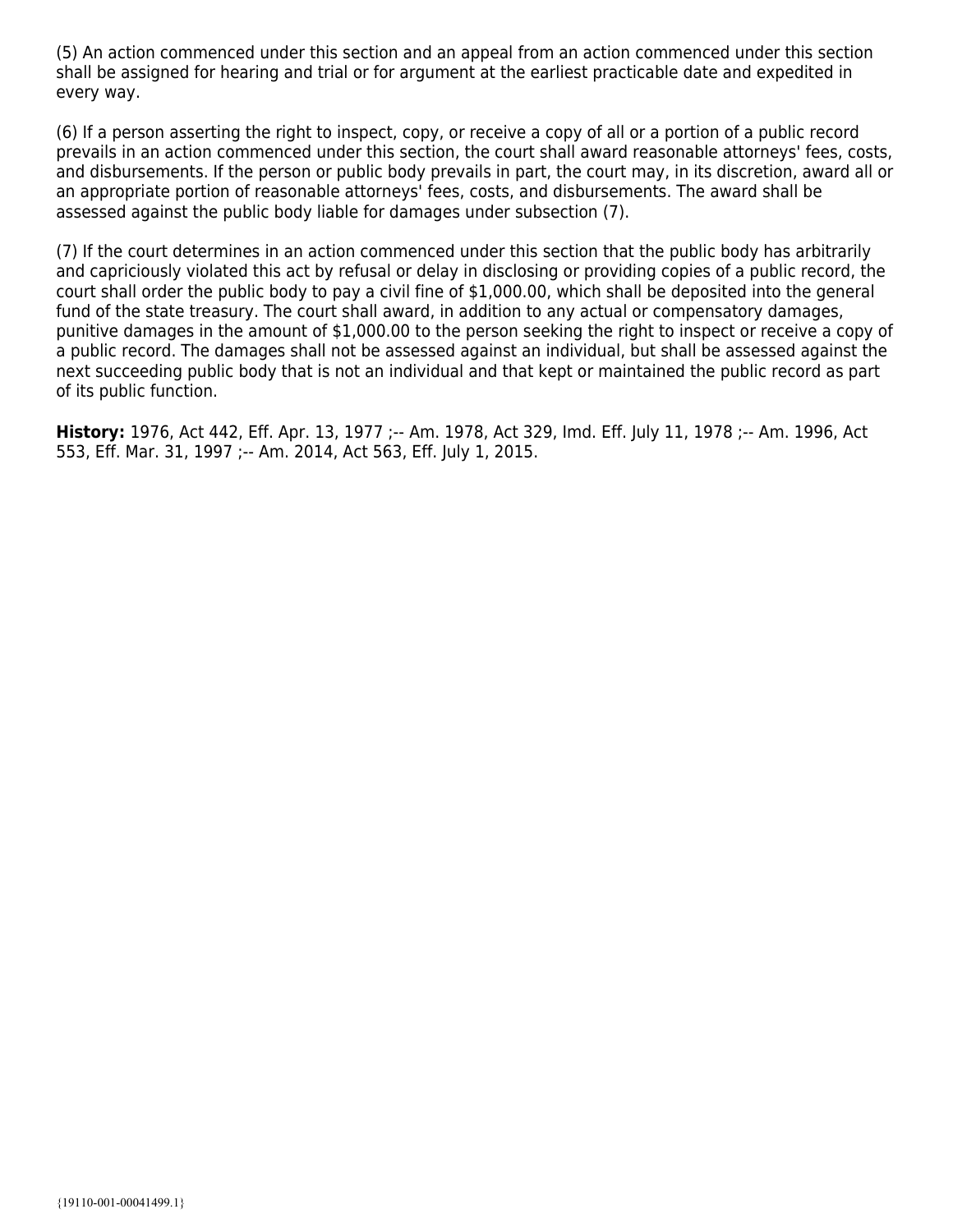# **ATTACHMENT F**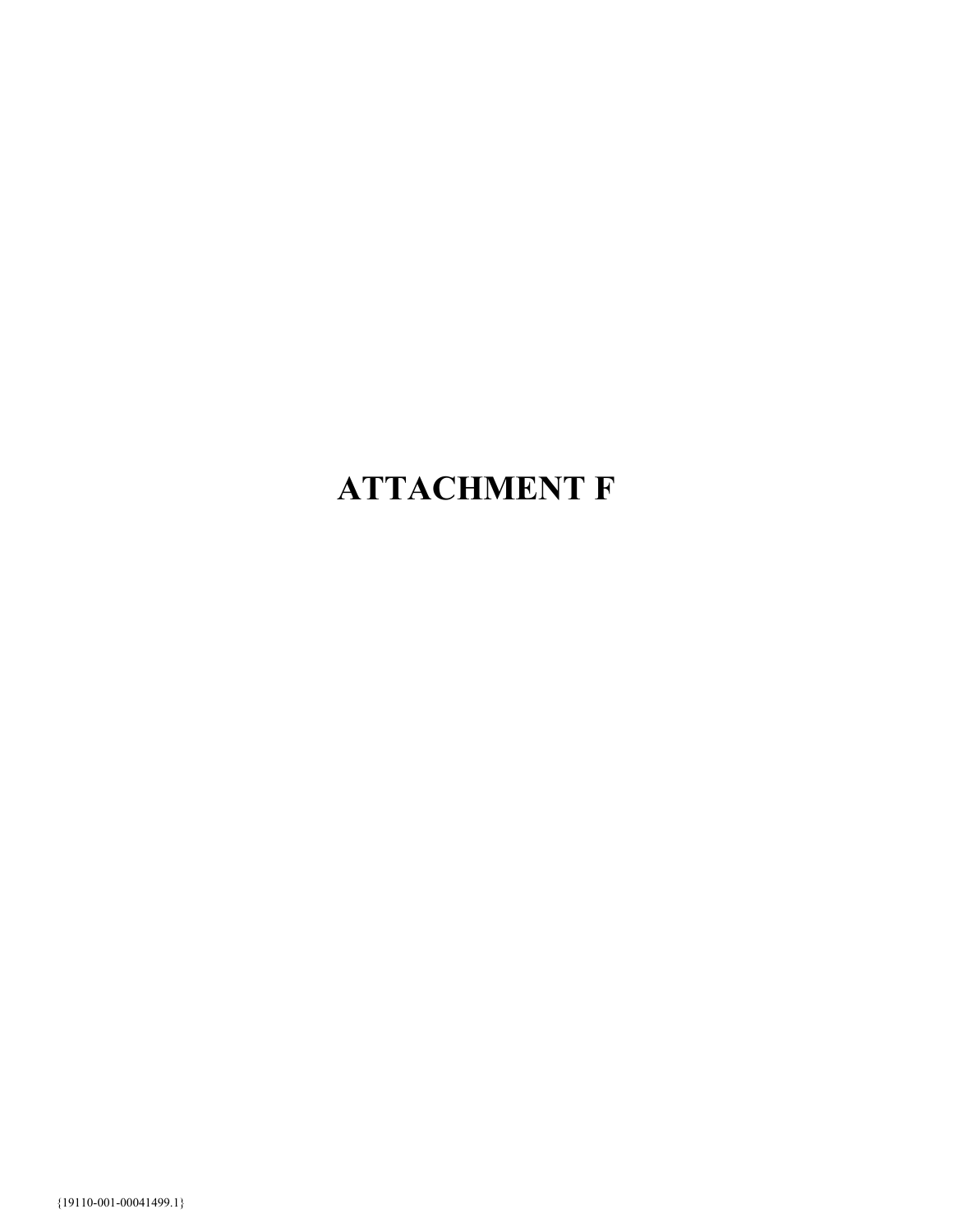# **FOIA Appeal Form—To Appeal an Excess Fee Michigan Freedom of Information Act, Public Act 442 of 1976, MCL 15.231, et seq.**

| <b>Request No.:</b><br><b>Other Electronic Method</b><br>Date of This Notice: National Contract of This Notice:                                                                  | Date Received:                                                                                                                                                                           |              | Check if received via: $\bullet$ Email $\bullet$ Fax<br>Date delivered to junk/spam folder:     |  |  |
|----------------------------------------------------------------------------------------------------------------------------------------------------------------------------------|------------------------------------------------------------------------------------------------------------------------------------------------------------------------------------------|--------------|-------------------------------------------------------------------------------------------------|--|--|
| Name                                                                                                                                                                             |                                                                                                                                                                                          |              | Phone                                                                                           |  |  |
| Firm/Organization                                                                                                                                                                |                                                                                                                                                                                          |              | Fax                                                                                             |  |  |
| <b>Street</b>                                                                                                                                                                    |                                                                                                                                                                                          | Email        |                                                                                                 |  |  |
| City/Township                                                                                                                                                                    |                                                                                                                                                                                          | <b>State</b> | Zip                                                                                             |  |  |
| (Please Print or Type)<br>Request for: $\leftrightarrow$ Copy<br>on regular basis<br>address above<br>◆ Deliver on digital media provided by the Library :                       | $\bullet$ Certified copy $\bullet$ Record inspection<br><b>Delivery Method:</b> $\rightarrow$ Will pick up $\rightarrow$ Will make own copies onsite $\rightarrow$ Mail to address above |              | Date discovered in junk/spam folder:<br>• Subscription to record issued<br>$\triangle$ Email to |  |  |
| <b>Record(s) You Requested:</b> (Listed here or see attached copy of original request)                                                                                           |                                                                                                                                                                                          |              |                                                                                                 |  |  |
| <b>Reason(s) for Appeal:</b><br>The appeal must specifically identify how the required fee(s) exceed the amount permitted. You may use this form or<br>attach additional sheets: |                                                                                                                                                                                          |              |                                                                                                 |  |  |
|                                                                                                                                                                                  |                                                                                                                                                                                          |              | Date:                                                                                           |  |  |

#### **Library Board Response:**

The Library Board must provide a response within 10 business days after receiving this appeal, including a determination or taking one 10-day extension. The Library Board is not considered to have received this appeal until the first regularly scheduled meeting of the Library Board following submission of this appeal.

**Library Board Extension:** We are extending the date to respond to your FOIA fee appeal for no more than 10 business days, until \_\_\_\_\_\_\_\_\_\_\_\_\_\_\_(month, day, year). Only one extension may be taken per FOIA appeal. Unusual circumstances warranting extension:

 $\mathcal{L}_\mathcal{L} = \{ \mathcal{L}_\mathcal{L} = \{ \mathcal{L}_\mathcal{L} = \{ \mathcal{L}_\mathcal{L} = \{ \mathcal{L}_\mathcal{L} = \{ \mathcal{L}_\mathcal{L} = \{ \mathcal{L}_\mathcal{L} = \{ \mathcal{L}_\mathcal{L} = \{ \mathcal{L}_\mathcal{L} = \{ \mathcal{L}_\mathcal{L} = \{ \mathcal{L}_\mathcal{L} = \{ \mathcal{L}_\mathcal{L} = \{ \mathcal{L}_\mathcal{L} = \{ \mathcal{L}_\mathcal{L} = \{ \mathcal{L}_\mathcal{$ 

If you have any questions regarding this extension, contact:

\_\_\_\_\_\_\_\_\_\_\_\_\_\_\_\_\_\_\_\_\_\_\_\_\_\_\_\_\_\_\_\_\_\_\_\_\_\_\_\_\_\_\_\_\_\_\_\_\_\_\_\_\_\_\_\_\_\_\_\_\_\_\_\_\_\_\_\_\_

 $\mathcal{L}_\text{max}$  and  $\mathcal{L}_\text{max}$  and  $\mathcal{L}_\text{max}$  and  $\mathcal{L}_\text{max}$  and  $\mathcal{L}_\text{max}$  and  $\mathcal{L}_\text{max}$ 

**Library Board Determination:**  $\bullet$  Fee Waived  $\bullet$  Fee Reduced  $\bullet$  Fee Upheld

- 
-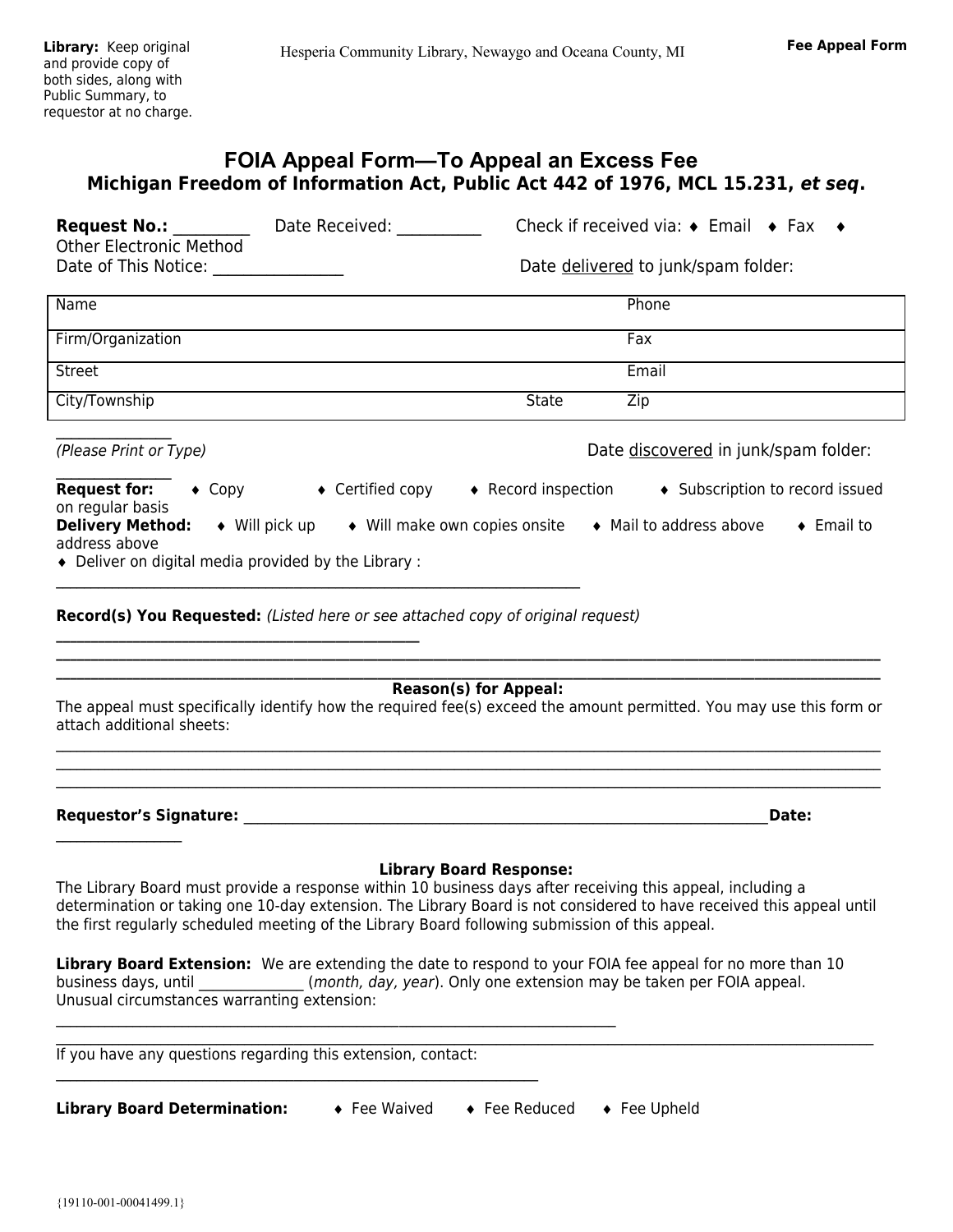## **Notice of Requestor's Right to Seek Judicial Review**

 $\_$  ,  $\_$  ,  $\_$  ,  $\_$  ,  $\_$  ,  $\_$  ,  $\_$  ,  $\_$  ,  $\_$  ,  $\_$  ,  $\_$  ,  $\_$  ,  $\_$  ,  $\_$  ,  $\_$  ,  $\_$  ,  $\_$  ,  $\_$  ,  $\_$  ,  $\_$  ,  $\_$  ,  $\_$  ,  $\_$  ,  $\_$  ,  $\_$  ,  $\_$  ,  $\_$  ,  $\_$  ,  $\_$  ,  $\_$  ,  $\_$  ,  $\_$  ,  $\_$  ,  $\_$  ,  $\_$  ,  $\_$  ,  $\_$  ,  $\_$  ,  $\_$  ,  $\_$  ,  $\_$  ,  $\_$  ,  $\_$  ,  $\_$  ,  $\_$  ,  $\_$  ,  $\_$  ,  $\_$  ,  $\_$  ,  $\_$  ,  $\_$  ,  $\_$  ,  $\_$  ,  $\_$  ,  $\_$  ,  $\_$  ,  $\_$  ,  $\_$  ,  $\_$  ,  $\_$  ,  $\_$  ,  $\_$  ,  $\_$  ,  $\_$  ,  $\_$  ,  $\_$  ,  $\_$  ,  $\_$  ,  $\_$  ,  $\_$  ,  $\_$  ,  $\_$  ,  $\_$  ,  $\_$  ,

You are entitled under the Library Board's written Procedures & Guidelines and Section 10a of the Michigan Freedom of Information Act, MCL 15.240a to appeal a FOIA fee to the Library Board if you believe the fee exceeds the amount permitted under the Library's written Procedures & Guidelines or the Freedom of Information Act. Following the Library Board's determination on the appeal, you are then entitled to commence an action in the Circuit Court for a fee reduction within 45 days after receiving the notice of the required fee or a determination of an appeal to the Library Board. If a civil action is commenced in court, the Library is not obligated to complete processing the request until the court resolves the fee dispute. If the court determines that the Library required a fee that exceeded the permitted amount, the court shall reduce the fee to a permissible amount. (See back of this form for additional information on your rights.)

## **Signature of FOIA Coordinator: Date:**

### **FREEDOM OF INFORMATION ACT (EXCERPT) Act 442 of 1976**

### **15.240a.added Fee in excess of amount permitted under procedures and guidelines or MCL 15.234.** Sec. 10a.

(1) If a public body requires a fee that exceeds the amount permitted under its publicly available procedures and guidelines or section 4, the requesting person may do any of the following:

(a) If the public body provides for fee appeals to the head of the public body in its publicly available procedures and guidelines, submit to the head of the public body a written appeal for a fee reduction that specifically states the word "appeal" and identifies how the required fee exceeds the amount permitted under the public body's available procedures and guidelines or section 4.

(b) Commence a civil action in the circuit court, or if the decision of a state public body is at issue, in the court of claims, for a fee reduction. The action must be filed within 45 days after receiving the notice of the required fee or a determination of an appeal to the head of a public body. If a civil action is commenced against the public body under this subdivision, the public body is not obligated to complete the processing of the written request for the public record at issue until the court resolves the fee dispute. An action shall not be filed under this subdivision unless 1 of the following applies:

(i) The public body does not provide for appeals under subdivision (a).

(ii) The head of the public body failed to respond to a written appeal as required under subsection (2).

(iii) The head of the public body issued a determination to a written appeal as required under subsection (2).

(2) Within 10 business days after receiving a written appeal under subsection (1)(a), the head of a public body shall do 1 of the following:

(a) Waive the fee.

(b) Reduce the fee and issue a written determination to the requesting person indicating the specific basis under section 4 that supports the remaining fee. The determination shall include a certification from the head of the public body that the statements in the determination are accurate and that the reduced fee amount complies with its publicly available procedures and guidelines and section 4.

(c) Uphold the fee and issue a written determination to the requesting person indicating the specific basis under section 4 that supports the required fee. The determination shall include a certification from the head of the public body that the statements in the determination are accurate and that the fee amount complies with the public body's publicly available procedures and guidelines and section 4.

(d) Issue a notice extending for not more than 10 business days the period during which the head of the public body must respond to the written appeal. The notice of extension shall include a detailed reason or reasons why the extension is necessary. The head of a public body shall not issue more than 1 notice of extension for a particular written appeal.

(3) A board or commission that is the head of a public body is not considered to have received a written appeal under subsection (2) until the first regularly scheduled meeting of that board or commission following submission of the written appeal under subsection (1)(a).